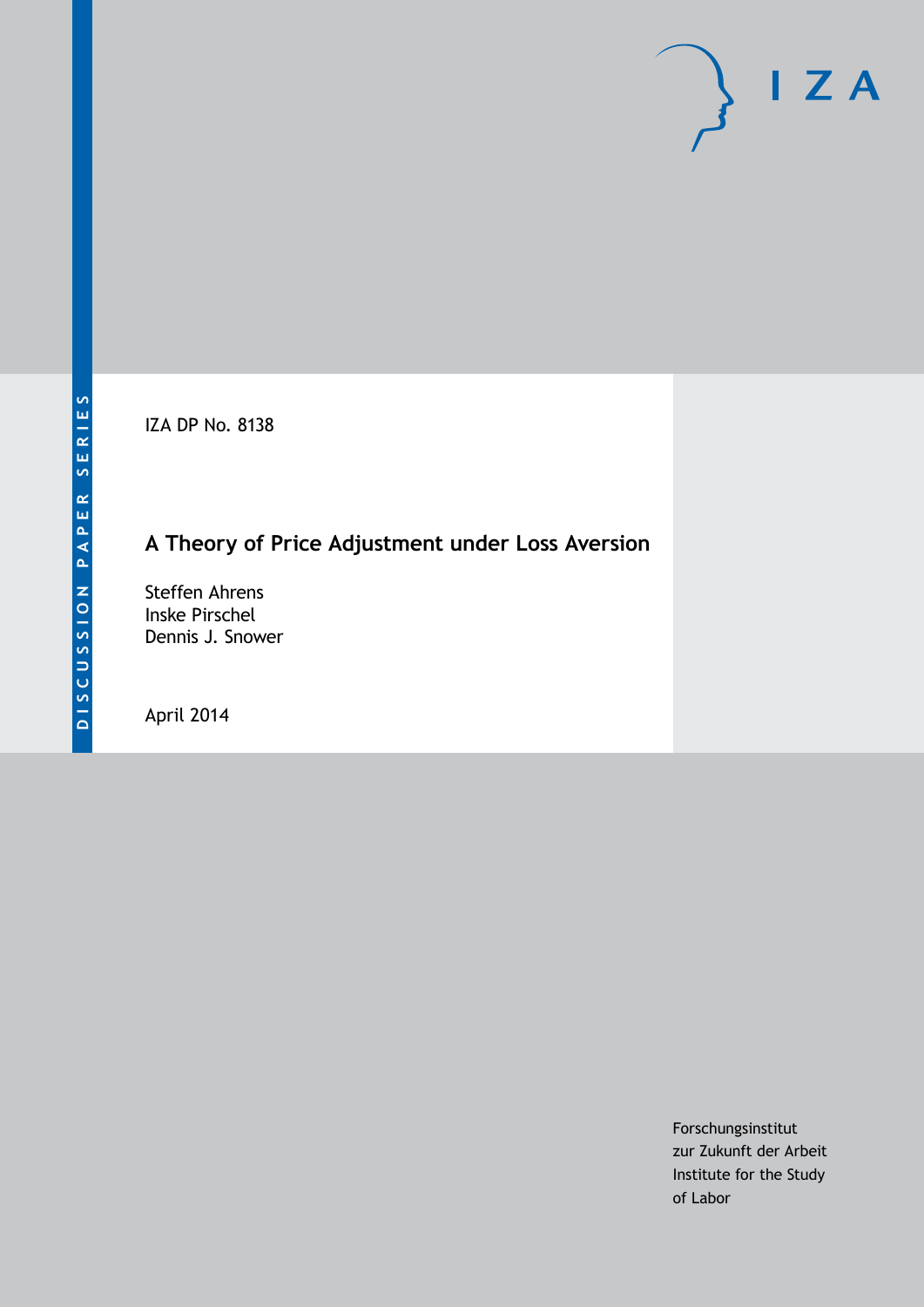# **A Theory of Price Adjustment under Loss Aversion**

## **Steffen Ahrens**

*Technische Universität Berlin and Kiel Institute for the World Economy*

## **Inske Pirschel**

*Kiel Institute for the World Economy and Christian-Albrechts University, Kiel*

## **Dennis J. Snower**

*Kiel Institute for the World Economy, Christian-Albrechts University, Kiel, CEPR and IZA*

## Discussion Paper No. 8138 April 2014

IZA

P.O. Box 7240 53072 Bonn **Germany** 

Phone: +49-228-3894-0 Fax: +49-228-3894-180 E-mail: [iza@iza.org](mailto:iza@iza.org)

Any opinions expressed here are those of the author(s) and not those of IZA. Research published in this series may include views on policy, but the institute itself takes no institutional policy positions. The IZA research network is committed to the IZA Guiding Principles of Research Integrity.

The Institute for the Study of Labor (IZA) in Bonn is a local and virtual international research center and a place of communication between science, politics and business. IZA is an independent nonprofit organization supported by Deutsche Post Foundation. The center is associated with the University of Bonn and offers a stimulating research environment through its international network, workshops and conferences, data service, project support, research visits and doctoral program. IZA engages in (i) original and internationally competitive research in all fields of labor economics, (ii) development of policy concepts, and (iii) dissemination of research results and concepts to the interested public.

<span id="page-1-0"></span>IZA Discussion Papers often represent preliminary work and are circulated to encourage discussion. Citation of such a paper should account for its provisional character. A revised version may be available directly from the author.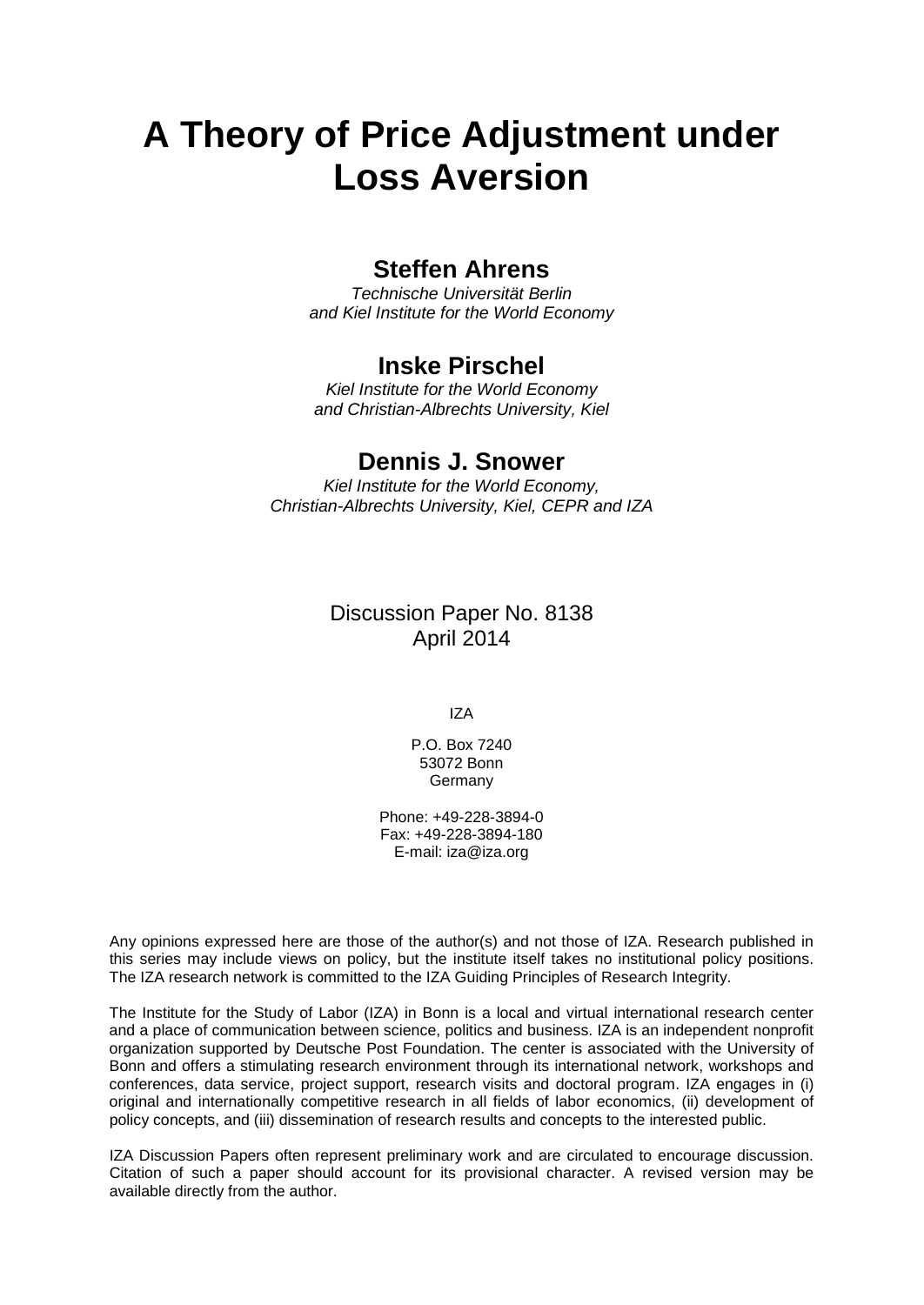IZA Discussion Paper No. 8138 April 2014

## **ABSTRACT**

## **A Theory of Price Adjustment under Loss Aversion[\\*](#page-1-0)**

We present a new partial equilibrium theory of price adjustment, based on consumer loss aversion. In line with prospect theory, the consumers' perceived utility losses from price increases are weighted more heavily than the perceived utility gains from price decreases of equal magnitude. Price changes are evaluated relative to an endogenous reference price, which depends on the consumers' rational price expectations from the recent past. By implication, demand responses are more elastic for price increases than for price decreases and thus firms face a downward-sloping demand curve that is kinked at the consumers' reference price. Firms adjust their prices flexibly in response to variations in this demand curve, in the context of an otherwise standard dynamic neoclassical model of monopolistic competition. The resulting theory of price adjustment is starkly at variance with past theories. We find that – in line with the empirical evidence – prices are more sluggish upwards than downwards in response to temporary demand shocks, while they are more sluggish downwards than upwards in response to permanent demand shocks.

JEL Classification: D03, D21, E31, E50

Keywords: price sluggishness, loss aversion, state-dependent pricing

Corresponding author:

Dennis J. Snower Kiel Institute for the World Economy Kiellinie 66 24105 Kiel Germany E-mail: [Dennis.Snower@ifw-kiel.de](mailto:Dennis.Snower@ifw-kiel.de)

The paper is part of the Kiel-INET research group on new economic thinking. We thank the participants at the 18th Spring Meeting of Young Economists 2013 in Aarhus and the 2013 Annual Meeting of the German Economic Association in Düsseldorf for fruitful discussions.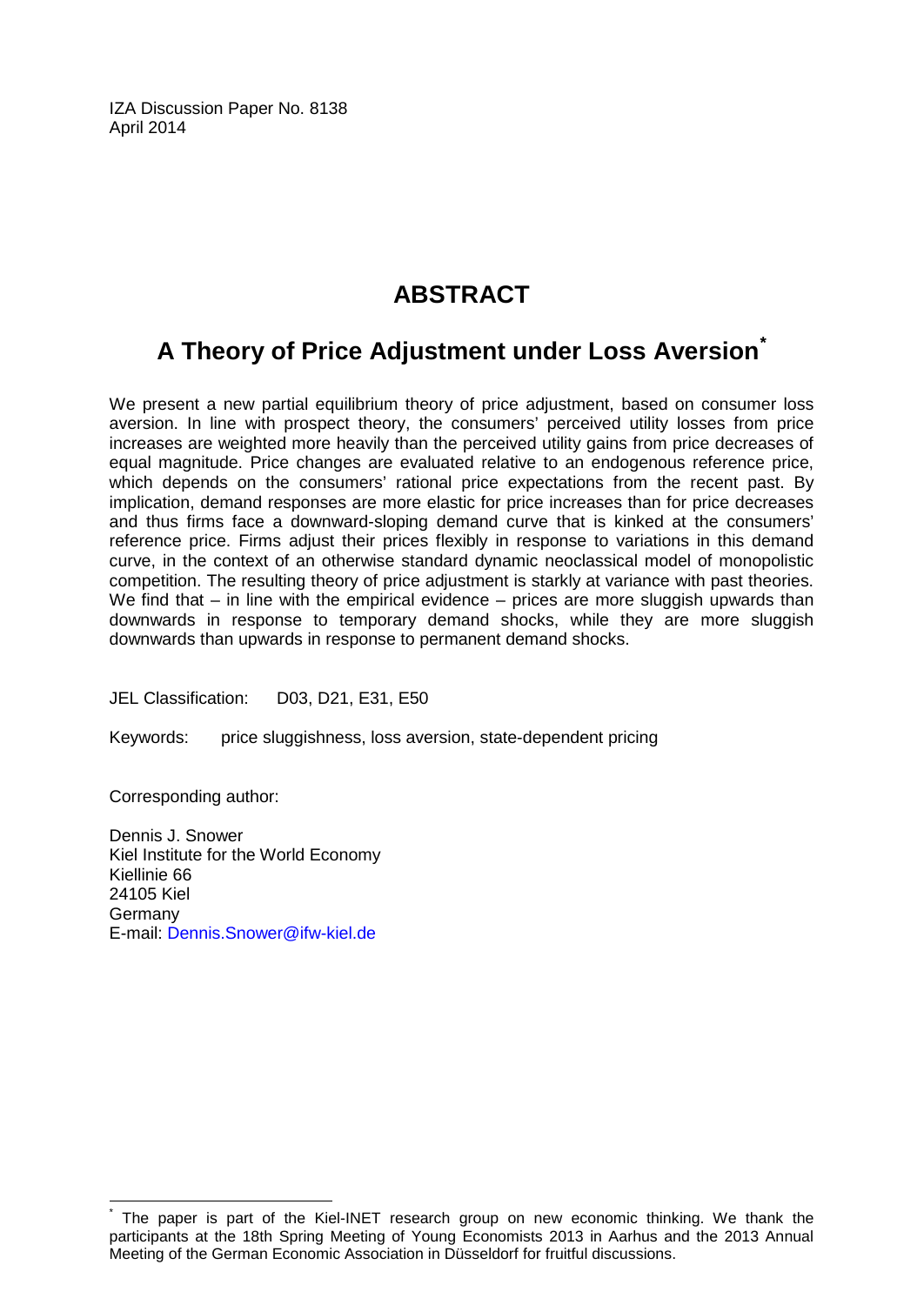## 1 Introduction

This paper presents a theory of price sluggishness based on consumer loss aversion, along the lines of prospect theory (Kahnemann and Tversky, 1979). The theory has distinctive implications, which are starkly at variance with major existing theories of price adjustment. In particular, the theory implies that prices are more sluggish upwards than downwards in response to temporary demand shocks, while they are more sluggish downwards than upwards in response to permanent demand shocks.

These implications turn out to be consonant with recent empirical evidence. Though this evidence has not thus far attracted much explicit attention, it is clearly implicit in a range of ináuential empirical results. For instance, Hall et al. (2000) document that firms mostly accommodate negative temporary demand shifts by temporary price cuts, yet they are reluctant to temporarily increase their prices in response to positive temporary demand shifts. Furthermore, the empirical evidence provided by Kehoe and Midrigan (2008) indicates that temporary price reductions are - on average - larger and much more frequent than temporary price increases, implying that prices are relatively downward responsive.

By contrast, in the event of a permanent demand shock, the empirical evidence points towards a stronger upward flexibility of prices for a wide variety of industrialized countries (Kandil, 1995, 1996, 1998, 2001, 2002a,b 2010; Weise, 1999; Karras 1996; Karras and Stokes 1999) as well as developing countries (Kandil, 1998).

While current theories of price adjustment (e.g. Taylor, 1979; Rotemberg, 1982; Calvo, 1983; among many others) fail to account for these empirical regularities, this paper offers a possible theoretical rationale.

The basic idea underlying our theory is simple. Price increases are associated with utility losses for consumers, whereas price decreases are associated with utility gains. In the spirit of prospect theory, losses are weighted more heavily than gains of equal magnitude. Consequently, demand responses are more elastic to price increases than to price decreases. The result is a kinked demand  $curve<sup>1</sup>$ , for which the kink depends on the consumers' reference price. In the spirit of Kőszegi and Rabin  $(2006)$ , we model the reference price as the consumers' rational price expectations. We assume that consumers know whether any given demand shock is temporary or permanent. Permanent shocks induce changes in the consumers' rational price expectations and thereby in their reference price, while temporary shocks do not.

Given the demand shock is temporary, the kink of the demand curve implies that sufficiently small shocks do not affect the firm's price. This is the case of price rigidity. For larger shocks, the firm's price will respond temporarily, but

<sup>&</sup>lt;sup>1</sup>Modeling price sluggishness by means of a kinked demand curve is of course a well-trodden path. Sweezy (1939) and Hall and Hitch (1939) modeled price rigidity in an oligopolistic framework along these lines. In these models, oligopolistic Örms do not change their prices flexibly because of their expected asymmetric competitor's reactions to their pricing decisions. A game theoretic foundation of such model is presented by Maskin and Tirole (1988).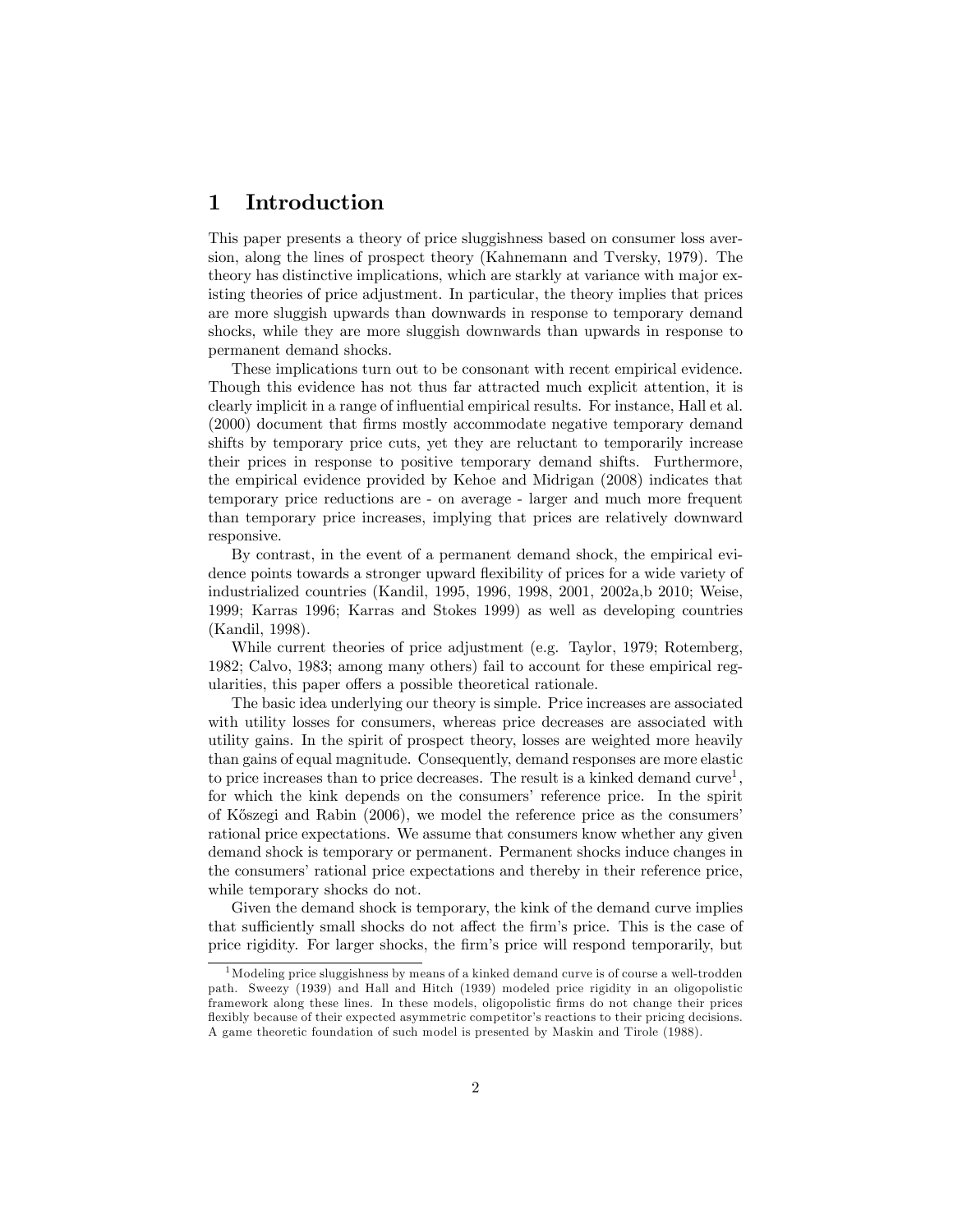the size of the response will be asymmetric for positive and negative shifts of equal magnitude. Since negative shocks move the firm along the relatively steep portion of the demand curve, prices decline stronger to negative shocks than they increase to equiproportionate positive shocks.

By contrast, given the demand shock is permanent, the firm can foresee not only the change in demand following its immediate pricing decision, but also the resulting change in the consumers' reference price. A rise in the reference price raises the firms' long-run profits (since the reference price is located at the kink of the demand curve), whereas a fall in the reference price lowers longrun profits. On this account, firms are averse to initiating permanent price reductions. By implication, prices are more sluggish downwards than upwards for permanent demand shocks.

The paper is structured as follows. Section 2 reviews the relevant literature. Section 3 presents our general model setup and in Section 4 we analyze the effects of various demand shocks on prices, both analytically and numerically. Section 5 concludes.

## 2 Relation to the Literature

We now consider the empirical evidence suggesting that prices respond imperfectly and asymmetrically to exogenous positive and negative shocks of equal magnitude, and that the implied asymmetry depends on whether the shock is permanent or temporary.

There is much empirical evidence for the proposition that, with regard to permanent demand shocks, prices are generally more responsive to positive shocks than to negative ones. For example, in the context of monetary policy shocks, Kandil (1996, 2002b), Kandil (1995), and Weise (1999) find support for the United States over a large range of different samples. Moreover, Kandil (1995) and Karras and Stokes (1999) supply evidence for large panels of industrialized OECD countries, while Karras (1996) provides evidence for developing countries. In the case of the United States, Kandil (2001, 2002a) shows that the asymmetry also prevails in response to permanent government spending shocks. Kandil (1999, 2006, 2010), on the other hand, looks directly at permanent aggregate demand shocks and also confirms the asymmetry for a large set of industrialized countries as well as for a sample of disaggregated industries in the United States. Comparing a large set of industrialized and developing countries, Kandil (1998) Önds that the asymmetry is even stronger for many developing countries compared to industrialized ones.

In addition to the asymmetric price reaction in response to permanent demand shocks, the above studies also find an asymmetric reaction of output. They show that output responds significantly less to permanent positive demand shocks relative to negative ones. This asymmetry  $-$  which is also predicted by our model (as shown below)  $\overline{\phantom{a}}$  is further documented by a large body of empirical literature that explicitly focuses on output. For example, DeLong and Summers (1988), Cover (1992), Thoma (1994), and Ravn and Sola (2004)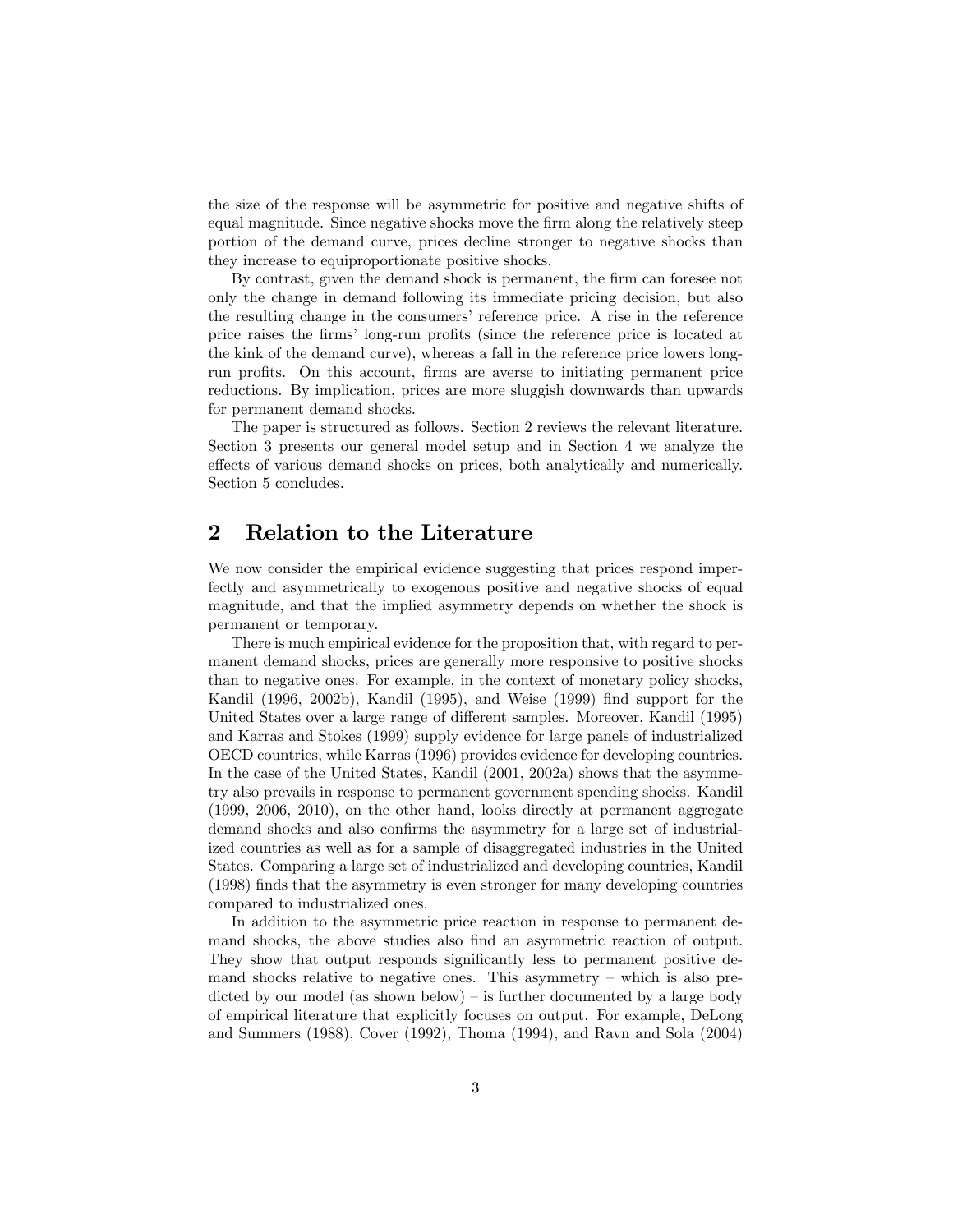show for the United States that positive changes in the rate of money growth induce much weaker output reductions than negative changes in the rate of money supply. Morgan  $(1993)$  and Ravn and Sola  $(2004)$  confirm this asymmetry, when monetary policy is conducted via changes in the federal funds rate. Additional evidence is provided by Tan et al. (2010) for Indonesia, Malaysia, the Philippines, and Thailand and by Mehrara and Karsalari (2011) for Iran.

There is also significant empirical evidence for the proposition that, with regard to temporary demand shocks, prices are generally less responsive to positive shocks than to negative ones. For example, the survey by Hall et al. (2000) indicates that Örms regard price increases as response to temporary increases in demand to be among the least favorable options. Instead, firms rather employ more workers, extend overtime work, or increase capacities. By contrast, managers of firms state that a temporary fall in demand is much more likely to lead to a price cut. Further evidence for the asymmetry in response to temporary demand shocks is provided by Kehoe and Midrigan (2008), who analyze temporary price movements at Dominickís Finer Foods retail chain with weekly store-level data from 86 stores in the Chicago area. They find that temporary price reductions are much more frequent than temporary price increases and that, on average, temporary price cuts are larger (by a factor of almost two) than temporary price increases. Final support can be found in the literature on sales (i.e. promotions, characterized by temporary price changes), which shows that there are few and only minor temporary price increases, while there are many and significant temporary price decreases (see e.g. Eichenbaum et al., 2011). However neither of these studies empirically analyzes the asymmetry characteristics of the output reaction in the face of temporary demand shocks.

Despite this broad evidence, asymmetric reactions to demand shocks have been unexplored by current theories of price adjustment. Neither time-dependent pricing models (Taylor, 1979; Calvo, 1983), nor state-dependent adjustment cost models of  $(S, s)$  type (e.g., Sheshinski and Weiss, 1977; Rotemberg, 1982; Caplin and Spulber, 1987; Caballero and Engel, 1993, 2007; Golosov and Lucas, 2007; Gertler and Leahy, 2008; Dotsey et al., 2009; Midrigan, 2011) are able to account for the asymmetry properties in price dynamics in response to positive and negative exogenous temporary and permanent shifts in demand.<sup>2</sup>

In this paper we offer a new theory of firm price setting resting on consumer loss aversion in an otherwise standard model of monopolistic competition. The resulting theory provides a novel rationale for the above empirical evidence on asymmetric price sluggishness. Although there is no hard evidence for a direct link from consumer loss aversion to price sluggishness, to the best of our knowledge, there is ample evidence that firms do not adjust their prices flexibly in order to avoid harming their customer relationships (see, e.g., Fabiani et al. (2006) for a survey of euro area countries, Blinder et al. (1998) for the United

 $2$ Once trend inflation is considered, menu costs can generally explain that prices are more downward sluggish than upwards (Ball and Mankiw, 1994). By contrast, our model does not rely on the assumption of trend inflation.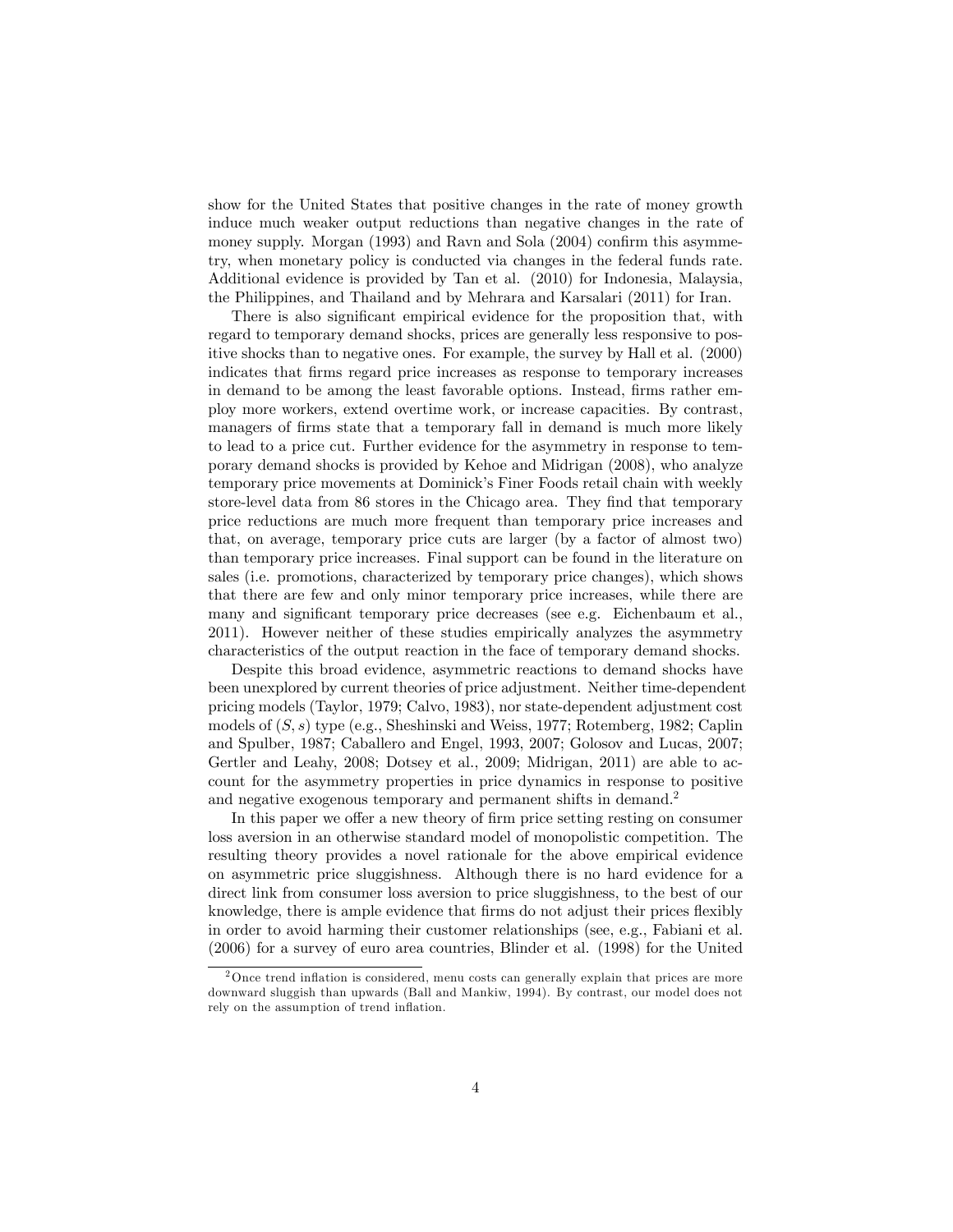States<sup>3</sup>, and Hall et al. (2000) for the United Kingdom).<sup>4</sup>

Furthermore, there is extensive empirical evidence that customers are indeed loss averse in prices. Kalwani et al. (1990), Mayhew and Winer (1992), Krishnamurthi et al. (1992), Putler (1992), Hardie et al. (1993), Kalyanaram and Little (1994), Raman and Bass (2002), Dossche et al. (2010), and many others find evidence for consumer loss aversion with respect to many different product categories available in supermarkets. Furthermore, loss aversion in prices is also well documented in diverse activities such as restaurant visits (Morgan, 2008), vacation trips (Nicolau, 2008), real estate trade (Genesove and Mayer, 2001), phone calls (Bidwell et al., 1995), and energy use (Griffin and Schulman, 2005; Adeyemi and Hunt, 2007; Ryan and Plourde, 2007).

In our model, loss-averse consumers evaluate prices relative to a reference price. Kőszegi and Rabin (2006, 2007, 2009) and Heidhues and Kőszegi (2005, 2008, forthcoming) argue that reference points are determined by agents' rational expectations about outcomes from the recent past. There is much empirical evidence suggesting that reference points are determined by expectations, in concrete situations such as in police performance after final offer arbitration (Mas, 2006), in the United States TV show "Deal or no Deal" (Post et al., 2008), with respect to domestic violence (Card and Dahl, 2011), in cab drivers' labor supply decisions (Crawford and Meng,  $2011$ ), or in the effort choices of professional golf players (Pope and Schweitzer, 2011). In the context of laboratory experiments, Knetsch and Wong (2009) and Marzilli Ericson and Fuster  $(2011)$  find supporting evidence from exchange experiments and Abeler et al.  $(2011)$  do so through an effort provision experiment. Endogenizing consumers' reference prices in this way allows our model to capture that current price changes influence the consumers' future reference price and thereby affect the demand functions via what we call the "reference-price updating effect." This effect rests on the observation that firms tend to increase the demand for their product by raising their consumers' reference price through, for example, setting a "suggested retail price" that is higher than the price actually charged (Thaler, 1985; Putler, 1992). These pieces of evidence are consonant with the assumptions underlying our analysis. Our analysis works out the implications of these assumptions for state-dependent price sluggishness in the form of asymmetric price adjustment for temporary and permanent demand shocks.

There are only a few other papers that study the implications of consumer loss aversion on firms' pricing decisions. Sibly (2002, 2007) analyzes how the

<sup>&</sup>lt;sup>3</sup>In their survey, Blinder et al. (1998) additionally find clear evidence that the pricing of those firms for which the fear of antagonizing their customers through price changes plays an important role is relatively upward sluggish. Unfortunately, the authors do no distinguish between temporary and permanent shifts in demand in their survey questions.

<sup>4</sup>Further evidence for OECD countries is provided by, for example, Fabiani et al. (2004) for Italy, Loupias and Ricart (2004) for France, Zbaracki et al. (2004) for the United States, Alvarez and Hernando (2005) for Spain, Amirault et al. (2005) for Canada, Aucremanne and Druant  $(2005)$  for Belgium, Stahl  $(2005)$  for Germany, Lünnemann and Math $\ddot{\rm a}$  (2006) for Luxembourg, Langbraaten et al. (2008) for Norway, Hoeberichts and Stokman (2010) for the Netherlands, Kwapil et al. (2010) for Austria, Martins (2010) for Portugal, Ólafsson et al. (2011) for Iceland, and Greenslade and Parker (2012) for the United Kingdom.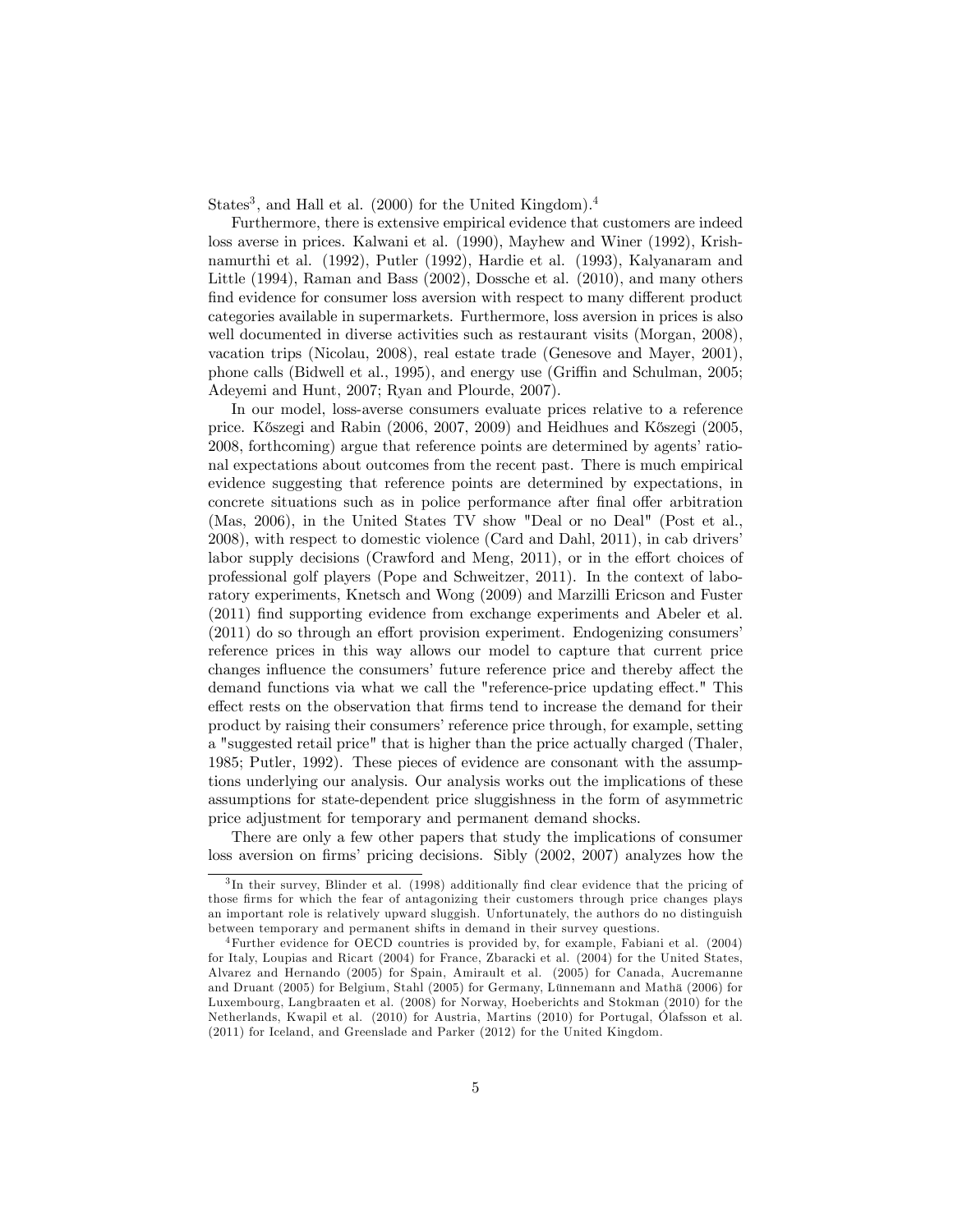pricing decision of a monopolist is affected by loss averse consumers, but in his model the consumers' reference price is exogenously given and he neither distinguishes between the different kinds of shocks nor formally derives his results. Heidhues and Kőszegi (2008) analyze monopolistic pricing decisions to cost shocks under the assumption that the reference price is determined as a consumer's recent rational expectations personal equilibrium in the spirit of Kőszegi and Rabin (2006). Spiegler (2012) repeats the Heidhues and Kőszegi (2008) exercise and shows that incentives for price rigidity are even stronger for demand shocks compared to cost shocks. Common to all of the above mentioned studies is a static framework. By contrast, we consider a dynamic approach to the pricing decision of a monopolistically competitive Örm facing loss averse consumers with endogenous reference price formation. Our dynamic approach not only confirms earlier findings that consumer loss aversion engenders price rigidity, but also allows us to study the asymmetry characteristics of pricing reactions to temporary and permanent demand shocks of different sign. The study closest to ours is probably Popescu and Wu (2007); although they analyze optimal pricing strategies in repeated market interactions with loss averse consumers and endogenous reference prices, they do not analyze the modelís reaction to demand shocks.

Finally, this paper offers a new microfounded rationale for state-dependent pricing. The importance of state-dependence for firms' pricing decisions is well documented. For instance, in the countries of the euro area (Fabiani et al., 2006; Nicolitsas, 2013), Scandinavia (Apel et al., 2005; Langbraaten et al., 2008;  $\tilde{\text{O}}$ lafsson et al., 2011), the United States (Blinder et al., 1998), and Turkey (Şahinöz and Saraçoğlu, 2008), approximately two third of the firms' pricing decisions are indeed driven by the current state of the environment.<sup>5</sup> Menu costs, giving rise to most of the current state-dependent pricing models, are clearly rejected as a significant driver for deferred price adjustments in each of the empirical studies above.

### 3 Model

We incorporate reference-dependent preferences and loss aversion into an otherwise standard model of monopolistic competition. Consumers are price takers and loss averse with respect to prices. They evaluate prices relative to their reference prices, which depend on their rational price expectations. Prices higher than the reference price are associated with utility losses, while prices lower than the reference price are associated with utility gains. Losses are weighted more heavily than gains of equal magnitude. Firms are monopolistic competitors, supplying non-durable differentiated goods. Firms can change their prices freely in each period to maximize their profits.

<sup>5</sup>However in the United Kingdom (Hall et al., 2000) and Canada (Amirault et al., 2004) state-dependence seems to be somewhat less important for firms' pricing decision.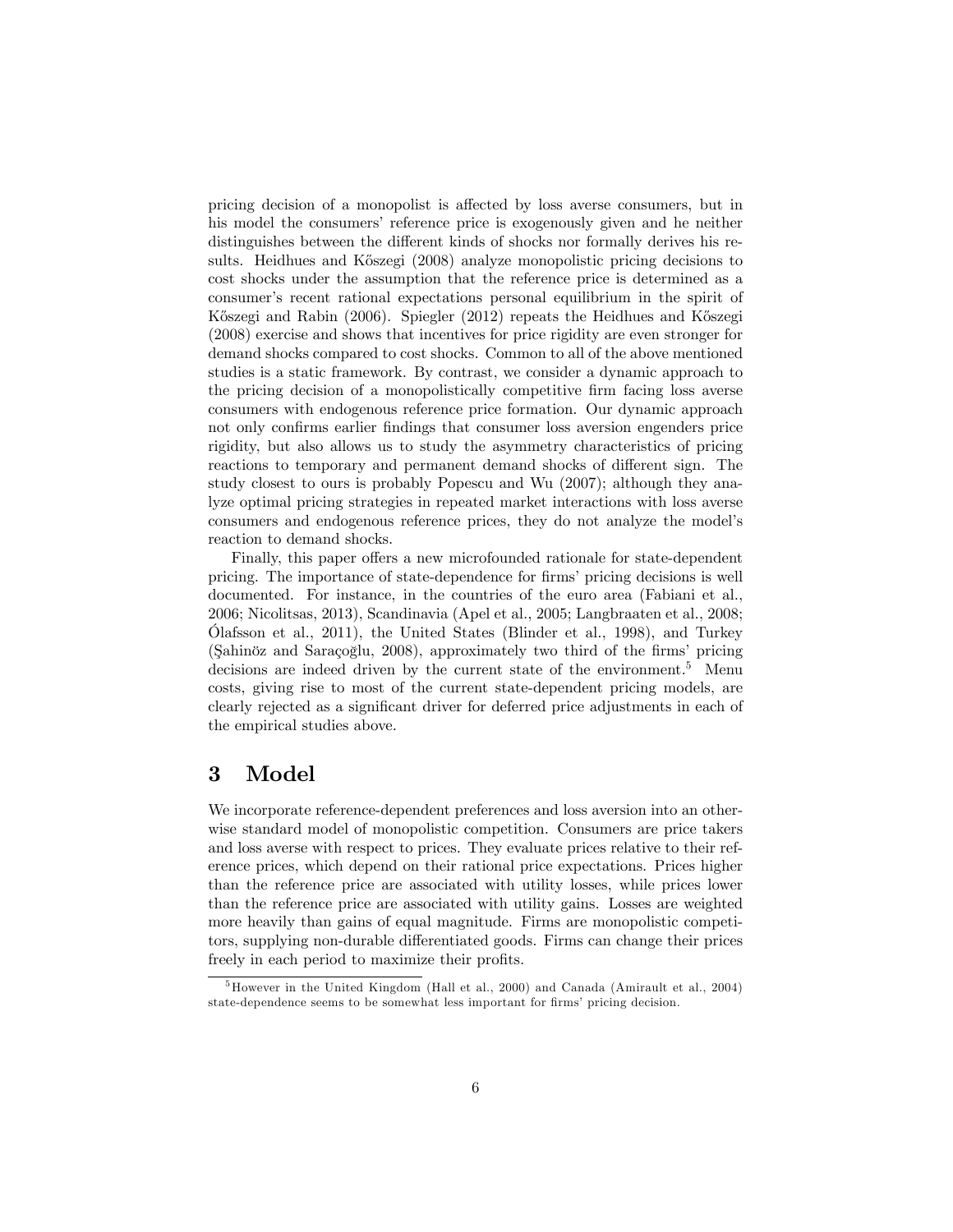#### 3.1 Consumers

We follow Sibly (2007) and assume that the representative consumer's periodutility  $U_t$  depends positively on the consumption of n imperfectly substitutable nondurable goods  $q_{i,t}$  with  $i \in (1, \ldots, n)$  and negatively on the "loss-aversion ratio"  $(p_{i,t}/r_{i,t})$ , i.e. the ratio of the price  $p_{i,t}$  of good i to the consumer's respective reference price  $r_{i,t}$  of the good. The loss-aversion ratio, which describes how the phenomenon of loss aversion enters the utility function, may be rationalized in terms of (i) Thaler's transaction utility (whereby the total utility that the consumer derives from a good is in part determined by how the consumer evaluates the quality of the financial terms of the acquisition of the good (Thaler, 1991)), (ii) Okunís implicit Örm-customer contracts (whereby Örms and customers implicitly agree on fair and stable prices despite fluctuations in demand (Okun, 1981)), or (iii) Rotembergís customer anger or regret (Rotemberg 2005, 2010). Further approaches that describe reference-dependence in the consumer's utility function in terms of a ratio of actual prices to references prices are McDonald and Sibly (2001, 2005) in the context of loss aversion with respect to wages and Sibly (1996, 2002) in the context of loss aversion with respect to prices and quality.<sup>6</sup>

The consumer's preferences in period  $t$  are represented by the following utility function:

$$
U_t(q_{1,t},...,q_{n,t}) = \left[\sum_{i=1}^n \left( \left(\frac{p_{i,t}}{r_{i,t}}\right)^{-\mu} q_{i,t} \right)^{\rho} \right]^{\frac{1}{\rho}},
$$
\n(1)

where  $0 < \rho < 1$  denotes the degree of substitutability between the different goods. The parameter  $\mu$  is an indicator function of the form

$$
\mu = \begin{cases}\n\Gamma & \text{for} \quad p_{i,t} < r_{i,t}, \text{ i.e. gain domain} \\
\Delta & \text{for} \quad p_{i,t} > r_{i,t}, \text{ i.e. loss domain}\n\end{cases},\n\tag{2}
$$

which describes the degree of the consumer's loss aversion. For loss averse consumers,  $\Delta > \Gamma$ , i.e. the utility losses from price increases are larger than the utility gains from price decreases of equal magnitude. The consumer's reference price  $r_{i,t}$  is formed at the beginning of each period. In the spirit of Kőszegi and Rabin (2006), we assume that the consumer's reference price depends on her rational price expectation. Shocks materialize unexpectedly in the course of the period and therefore do not enter the information set available to the consumer at the beginning of the period. We assume that consumers know, with a one-period lag, whether a shock is temporary or permanent. While temporary shocks do not provoke a change in the consumer's reference price, the reference price changes in the period after the occurrence of a permanent shock. Thus the consumer's reference price is given by  $r_{i,t} = E_{t-1} [p_{i,t}]$ . The

 $6$ Other examples in which prices directly enter the utility function are, for instance, Rosenkranz (2003) and Rosenkranz and Schmitz (2007) in the context of auctions and Popescu and Wu (2007), Nasiry and Popescu (2011), and Zhou (2011) in the context of customer loss aversion.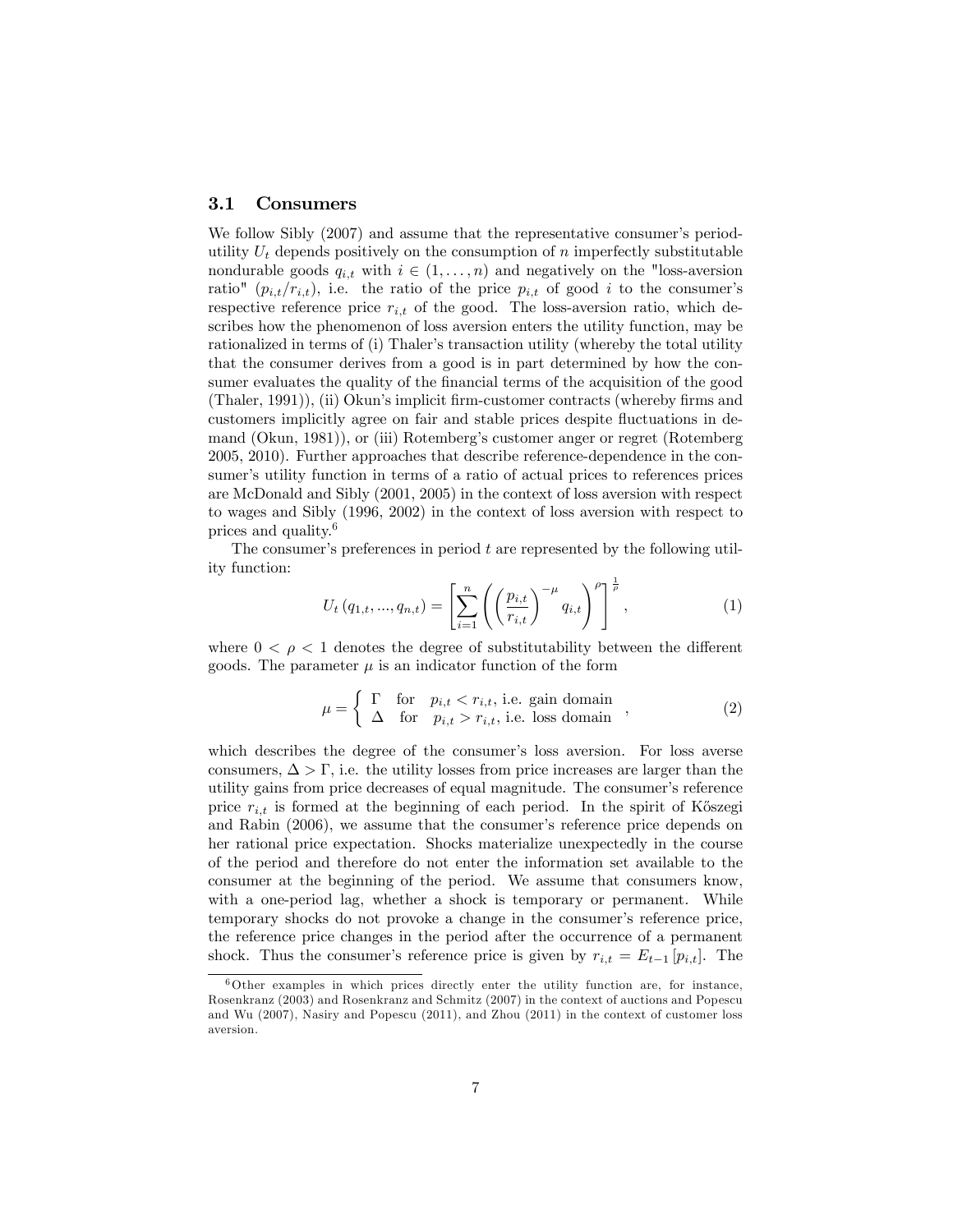consumer's budget constraint is given by

$$
\sum_{i=1}^{n} p_{i,t} q_{i,t} = P_t Y_t,
$$
\n(3)

where  $Y_t$  denotes the consumer's real income in period t which is assumed to be constant and  $P_t$  is the aggregate price index. For simplicity, we abstract from saving. This implies that consumers are completely myopic.<sup>7</sup> In each period the consumer maximizes her period-utility function (1) with respect to her budget constraint  $(3)$ . The result is the consumer's period t demand for the differentiated good  $i$  which is given by

$$
q_{i,t}(p_{i,t}, r_{i,t}, \mu) = P_t^{\eta} \left(\frac{p_{i,t}}{r_{i,t}}\right)^{-\mu(\eta-1)} \frac{Y_t}{p_{i,t}^{\eta}}, \tag{4}
$$

where  $\eta = \frac{1}{1-\rho}$  denotes the elasticity of substitution between the different product varieties. The aggregate price index  $P_t$  is given by

$$
P_{t} = \left[ \sum_{i=1}^{n} \left( p_{i,t} \middle/ \left( \frac{p_{i,t}}{r_{i,t}} \right)^{-\mu} \right)^{1-\eta} \right]^{\frac{1}{1-\eta}}.
$$
 (5)

We assume that the number of firms  $n$  is sufficiently large so that the pricing decision of a single firm does not affect the aggregate price index. Defining  $\lambda = \eta (1 + \mu) - \mu$ , we can simplify equation (4) to

$$
q_{i,t}(p_{i,t},r_{i,t},\lambda) = r_{i,t}^{\lambda-\eta} p_{i,t}^{-\lambda} P_t^{\eta} Y_t,
$$
\n(6)

where the parameter  $\lambda$  denotes the price elasticity of demand, which depends on  $\mu$  and therefore takes different values for losses and gains. To simplify notation, we define

$$
\lambda = \begin{cases}\n\gamma & \text{for} \quad p_{i,t} < r_{i,t} \\
\delta & \text{for} \quad p_{i,t} > r_{i,t}\n\end{cases},\n\tag{7}
$$

with  $\delta = \eta (1 + \Delta) - \Delta > \gamma = \eta (1 + \Gamma) - \Gamma$ . Equation (6) indicates that the consumer's demand function for good i is kinked at the reference price  $r_{i,t}$ . The kink, lying at the intersection of the two demand curves  $q_{i,t}(p_{i,t}, r_{i,t}, \gamma)$  and  $q_{i,t}(p_{i,t}, r_{i,t}, \delta)$ , is given by the price-quantity combination

$$
(\widehat{p_{i,t}}, \widehat{q_{i,t}}) = (r_{i,t}, r_{i,t}^{-\eta} P_t^{\eta} Y_t), \qquad (8)
$$

where  $"^{\sim}$ " denotes the value of a variable at the kink. Changes in the reference price  $r_{i,t}$  give rise to a change of the position of the kink and also shift the demand curve as a whole. The direction of this shift depends on the sign of the difference  $\lambda - \eta$ . We restrict our analysis to  $\lambda \geq \eta$ , i.e. we assume that

<sup>&</sup>lt;sup>7</sup>Evidence to support this assumption is provided by Elmaghraby and Keskinocak (2003) who show that many purchase decisions of non-durable goods take place in economic environments which are characterized by myopic consumers.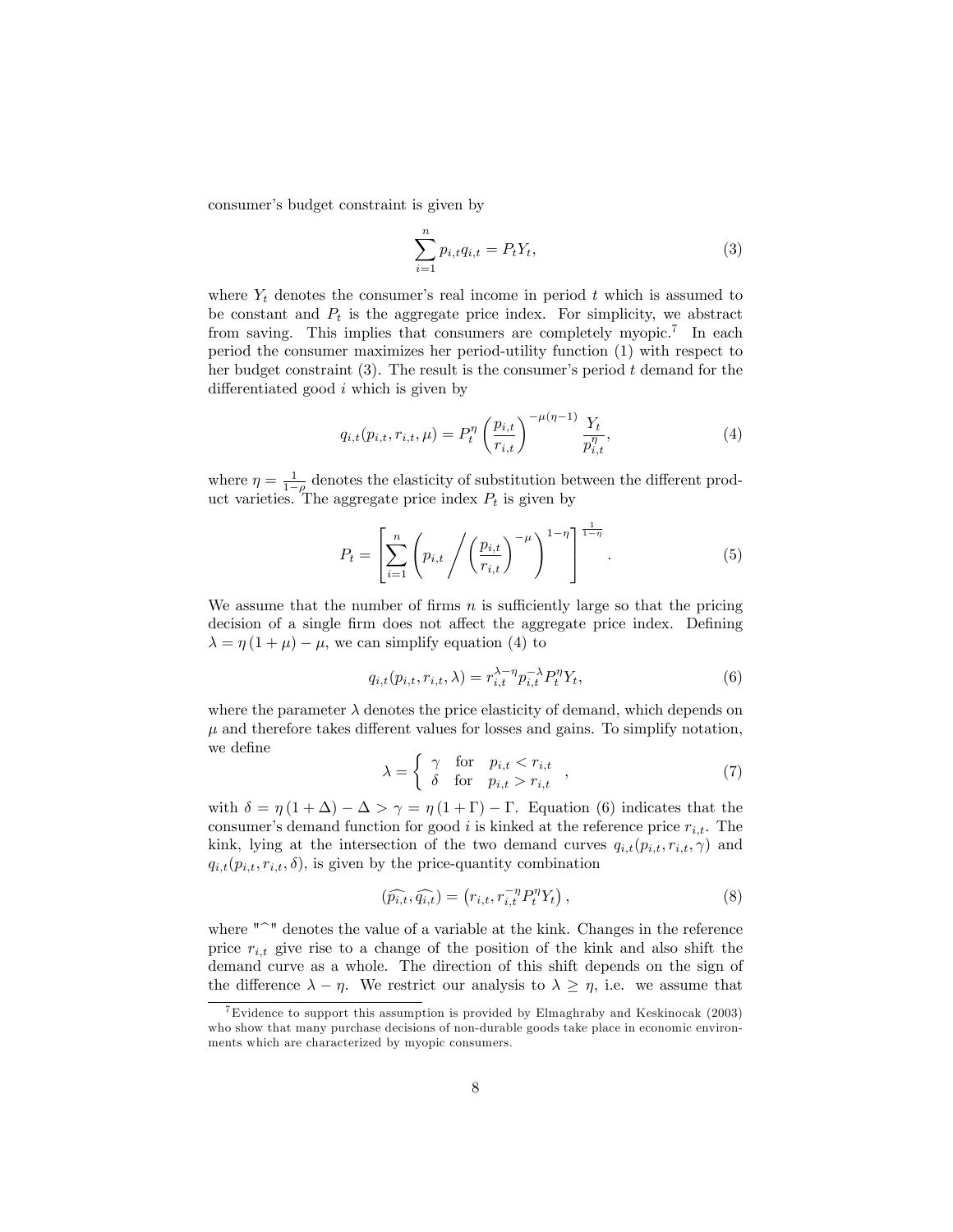an increase in the reference price shifts the demand curve outwards and vice versa.<sup>8</sup>

Needless to say, abstracting from reference-dependence and loss aversion in the consumer's preferences represented by utility function  $(1)$ , restores the standard textbook consumer demand function for a differentiated good  $i$ , given by

$$
q_{i,t}(p_{i,t}) = p_{i,t}^{-\eta} P_t^{\eta} Y_t.
$$
\n(9)

In what follows, we will use this standard model as a benchmark case, against which we compare the pricing decisions of a monopolistic competitive firm facing loss averse consumers.

#### 3.2 Monopolistic Firms

Firms seek to maximize the discounted stream of current and future profits, taking into account the implications of their current pricing decision for the costumers' reference price. For simplicity, we assume a two period time horizon. (This can serve as a rough approximation for forms of short-sightedness, such as hyperbolic discounting, when the first-period discount rate exceeds the secondperiod one.<sup>9</sup>)

All  $n$  firms are identical, enabling us to drop the subscript  $i$ . In what follows we assume that the firm's total costs are given by  $C_t(q_t) = \frac{c}{2}q_t^2$ , where c is a constant, implying that marginal costs are linear in output:  $MC_t(q_t) = cq_t$ . In the presence of loss aversion  $(\delta > \gamma)$ , the downward-sloping demand curve has a concave kink at the current reference price:  $\hat{p}_t = r_t$ . Thus the firm's marginal revenue curve is discontinuous at the kink:

$$
MR_t(q_t, r_t, \lambda) = \left(1 - \frac{1}{\lambda}\right) \left(\frac{q_t}{r_t^{(\lambda - \eta)} P_t^{\eta} Y_t}\right)^{-\frac{1}{\lambda}},\tag{10}
$$

with  $\lambda = \gamma$  for the gain domain and  $\lambda = \delta$  for the loss domain, respectively. The interval  $[MR_t(\hat{q}_t, r_t, \gamma), MR_t(\hat{q}_t, r_t, \delta)],$  where  $MR_t(\hat{q}_t, r_t, \gamma)$  <  $MR_t(\hat{q}_t, r_t, \delta)$ , we call "marginal revenue discontinuity"  $MRD_t(\hat{q}_t, r_t, \gamma, \delta)$ .

<sup>8</sup> The positive relationship between reference price and demand has become a common feature in the marketing sciences (e.g., Thaler, 1985; Putler, 1992; Greenleaf, 1995). It manifests itself, e.g., through the "suggested retail price," by which raising the consumers' reference price causes increases in demand (Thaler, 1985). Furthermore, Putler (1992) provides evidence that an extensive use of promotional pricing in the late 80's had lead to an erosion in demand by lowering consumers' reference prices.

 $9$ Many authors have shown that consumers' discount rates are generally much higher in the short run than in the long run (e.g. Loewenstein and Thaler, 1989; Ainslie, 1992; Loewenstein and Prelec, 1992; Laibson, 1996, 1997). Firm behavior is also often found to be short-sighted for the same reason. The theory of managerial myopia argues that managers often almost exclusively focus on short-term earnings (either because they have to meet certain goals or because their career advancement and compensation structure depends on the firm's current performance), even if this has adverse long-run effects (Jacobson and Aaker, 1993; Graham et al., 2005; Mizik and Jacobson, 2007; Mizik, 2010). For a review of the early literature refer to Grant et al. (1996).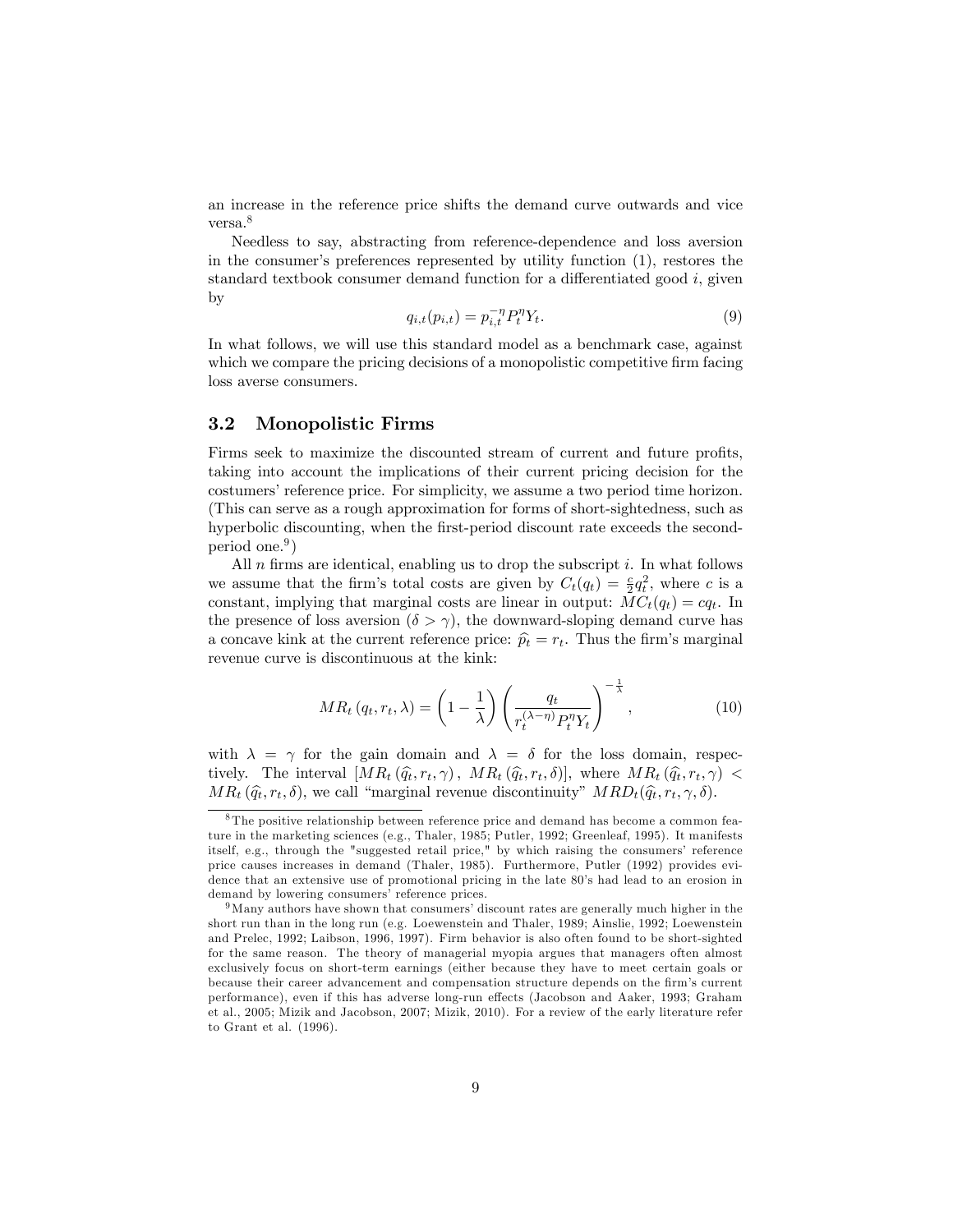

Figure 1: Initial Problem of the Monopolistic Competitor

We assume that in the initial steady state, the exogenously given reference price is  $r_{ss}$ . Furthermore, in the steady state the firm's marginal cost curve intersects the marginal revenue discontinuity, as depicted in Figure 1. To fix ideas, we assume that initially the marginal cost curve crosses the midpoint of the discontinuity in the marginal revenue curve.<sup>10</sup> This assumption permits us to derive the symmetry characteristics of the responses to positive and negative demand shocks. This implies that the firm's optimal price in the initial steady state  $p_{ss}^*$  is equal to  $r_{ss}.$ <sup>11</sup>

## 4 Demand Shocks

The demand for each product  $i$  is subject to exogenous shocks, which may be temporary or permanent. These demand shocks, represented by  $\varepsilon_t$ , are unexpected and enter the demand function multiplicatively:

$$
q_t(p_t, r_t, \lambda, \varepsilon_t) = r_t^{(\lambda - \eta)} p_t^{-\lambda} P_t^{\eta} Y_t \varepsilon_t.
$$
\n(11)

<sup>&</sup>lt;sup>10</sup> To satisfy this condition, the slope parameter c of the marginal cost curve has to take the value  $c = \frac{1}{2q_{ss}} [MR_t(q_{ss}, r_{ss}, \gamma) + MR_t(q_{ss}, r_{ss}, \delta)]$ 

<sup>&</sup>lt;sup>11</sup> The proof is straightforward: Let  $\nu$  be an arbitrarily small number. Then for prices equal to  $r_{ss} + \nu$  the firm faces a situation in which marginal revenue is higher than marginal costs and decreasing the price would raise the firm's profit, while for prices equal to  $r_{ss} - \nu$  the firm faces a situation in which marginal revenue is lower than marginal costs and increasing the price would raise the firm's profit. Thus  $p_{ss}^* = r_{ss}$  has to be the profit maximizing price in the initial steady state.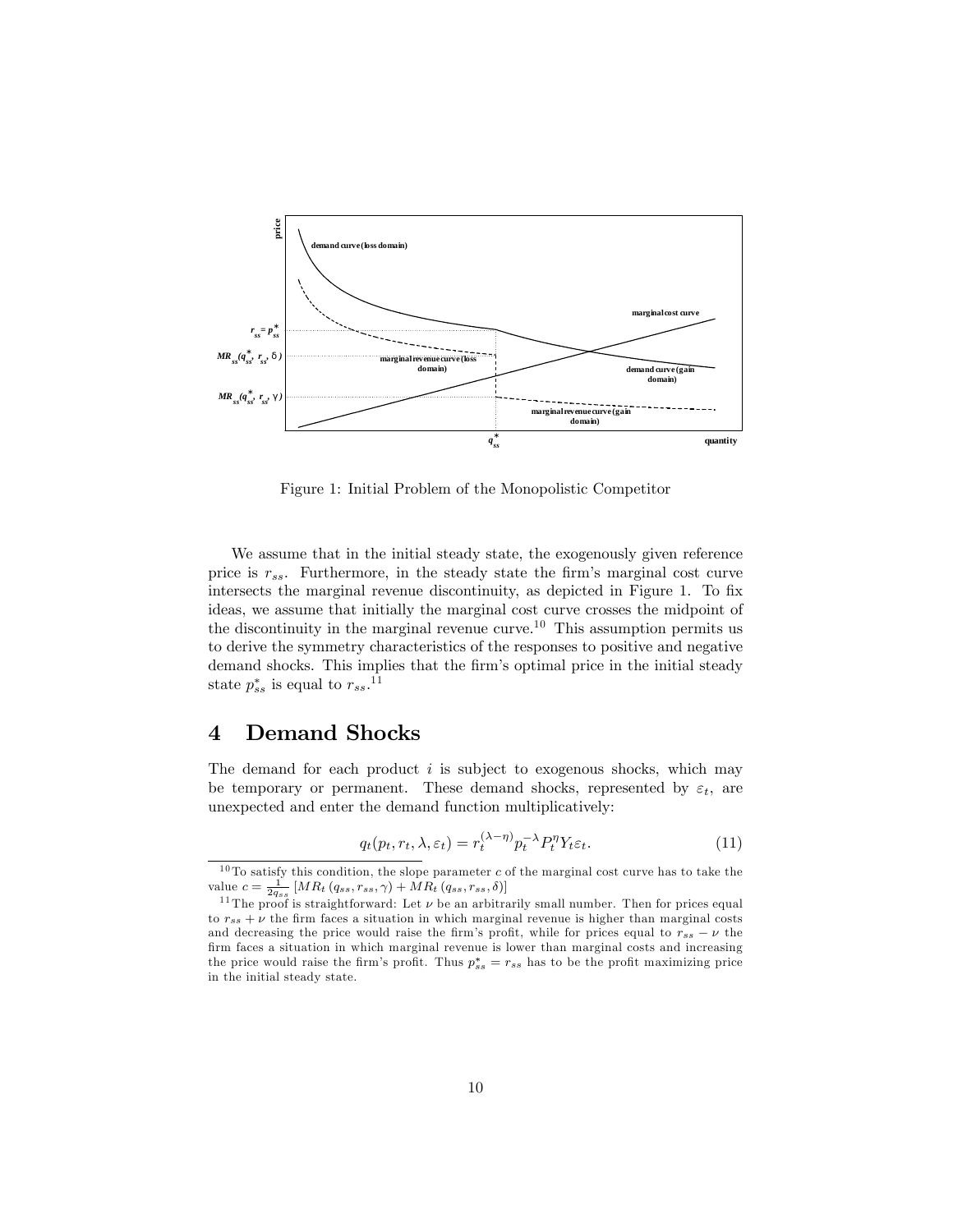The corresponding marginal revenue functions of the firm are

$$
MR_t(q_t, r_t, \lambda, \varepsilon_t) = \left(1 - \frac{1}{\lambda}\right) \left(\frac{q_t}{r_t^{(\lambda - \eta)} P_t^{\eta} Y_t \varepsilon_t}\right)^{-\frac{1}{\lambda}}.\tag{12}
$$

We consider the effects of a demand shock that hits the economy in period  $t = 0$ . The demand shock shifts the marginal revenue curve, along with the marginal revenue discontinuity  $MRD_t(\hat{q}_t, r_t, \gamma, \delta, \varepsilon_t)$ . We define a "small" shock as one that leaves the marginal cost curve passing through the marginal revenue discontinuity, and a "large" shock as one that shifts the marginal revenue curve sufficiently so that the marginal cost curve no longer passes through the marginal revenue discontinuity.

The maximum size of a small shock for the demand function (11) is

$$
\overline{\varepsilon_t}(\lambda) = \left(1 - \frac{1}{\lambda}\right) \frac{r_t^{1+\eta}}{c P_t^{\eta} Y_t},\tag{13}
$$

i.e.  $\overline{\varepsilon_t}(\lambda)$  is the shock size for which the marginal cost curve lies exactly on the boundaries of the shifted marginal revenue discontinuity  $MRD_t (\hat{q}_t, r_t, \gamma, \delta, \overline{\varepsilon_t}(\lambda))$ .<sup>12</sup> In the analysis that follows, we will distinguish both between small and large demand shocks and between temporary and permanent demand shocks.

#### 4.1 Temporary Demand Shocks

For a temporary (one-period) demand shock, the consumers' reference price is not affected (since information reaches them with a one-period lag and they have rational expectations). Thus the firm's price response to the shock is the same as that of a myopic firm (which maximizes its current period profit).

Proposition 1: In response to a small temporary shock, prices remain rigid.

As noted, for a sufficiently small demand shock  $\varepsilon_0^s \leq \overline{\varepsilon_0}(\lambda)$  the marginal cost curve still intersects the marginal revenue discontinuity, i.e.  $MC_0(\hat{q}_0) \in$  $MRD_0(\hat{q}_0, r_{ss}, \gamma, \delta, \varepsilon_0^s)$ . Therefore, the prevailing steady state price remains the  $\lim_{s \to 0} \left( q_0, t_{ss}, \gamma, o, \varepsilon_0 \right)$ . Therefore, the prevailing steady state price remains the firm's profit-maximizing price,<sup>13</sup> i.e.  $p_0^* = p_{ss}^*$ , and we have complete price rigidity. By contrast, the profit-maximizing quantity changes to  $q_0^* = r_{ss}^{-\eta} P_0^{\eta} Y_0 \varepsilon_0^s$ , thus the change of quantity is given by

$$
\Delta q_0^* = \frac{q_0^*}{q_{ss}^*} = \frac{\varepsilon_0^s}{\varepsilon_{ss}} = \varepsilon_0^s \neq 1.
$$
\n(14)

This holds true irrespective of the sign of the small temporary demand shock.

<sup>&</sup>lt;sup>12</sup> For  $\bar{\varepsilon}(\delta)$ , the marginal cost curve intersects the marginal revenue gap on the upper bound, whereas for  $\bar{\varepsilon}(\gamma)$  it intersects it on the lower bound.

<sup>&</sup>lt;sup>13</sup> Compare the proof from Section 3.2.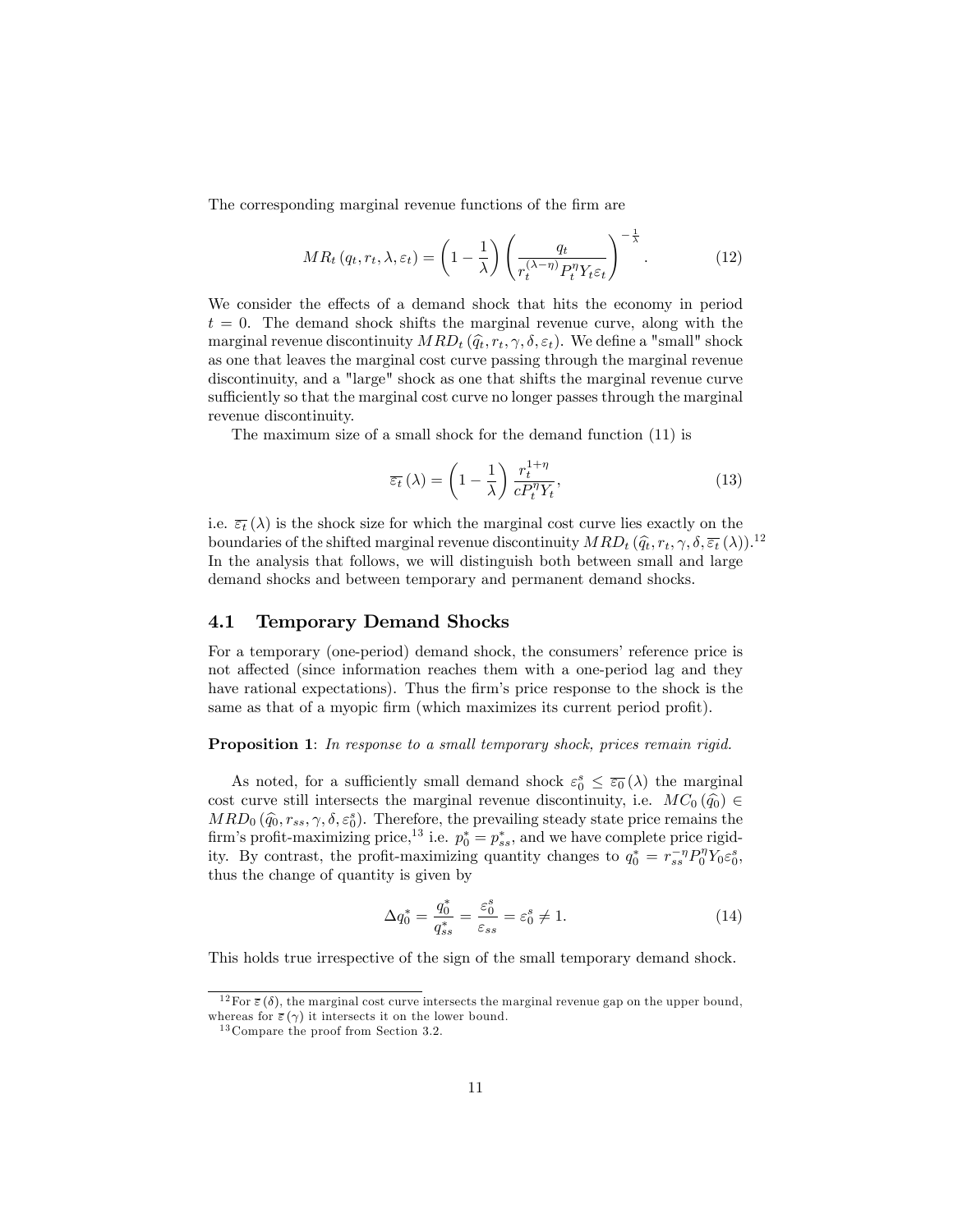**Proposition 2:** In response to a large temporary shock, prices are more sluggish upwards than downwards.

For a large shock, i.e.  $\varepsilon_0^l > \overline{\varepsilon_0}(\lambda)$ , the marginal cost curve intersects the marginal revenue curve outside the discontinuity of the latter. Consequently both, a price and a quantity reaction are induced. The new profit-maximizing price of the Örm is

$$
p_0^* = \left(\frac{r_{ss}^{(\lambda-\eta)}P_0^{\eta}Y_0\varepsilon_0^l}{q_0^*}\right)^{\frac{1}{\lambda}},\tag{15}
$$

while its corresponding profit-maximizing quantity is

$$
q_0^* = \left(\frac{1}{c}\left(1-\frac{1}{\lambda}\right)\right)^{\frac{\lambda}{\lambda+1}} \left(r_{ss}^{(\lambda-\eta)}P_0^{\eta}Y_0\varepsilon_0^l\right)^{\frac{1}{\lambda+1}},\tag{16}
$$

where  $\lambda = \delta$  for positive and  $\lambda = \gamma$  for negative shocks, respectively.

In comparison to the standard firm the price reaction of the firm facing loss-averse consumers in response to a large temporary demand shock is always smaller, whereas the quantity reaction is always larger. Additionally, prices and quantities are less responsive to positive than to negative shocks. The intuition is obvious once we decompose the demand shock into the maximum small shock and the remainder:

$$
\varepsilon_0^l = \overline{\varepsilon_0} \left( \lambda \right) + \varepsilon_0^{rem} . \tag{17}
$$

From our theoretical analysis above, the maximum small shock  $\overline{\epsilon_0}(\lambda)$  has no price effects, but feeds one-to-one into demand. This holds true irrespective of the sign of the shock. By contrast, the remaining shock  $\varepsilon_0^{rem}$  has asymmetric effects. Let  $\overline{q_0}$  be the quantity corresponding to  $\overline{\varepsilon_0}(\lambda)$ . Then the change in quantity in response to  $\varepsilon_0^{rem}$  is given by

$$
\Delta q_0^{rem} = \frac{q_0^*}{\overline{q_0}} = \left(\frac{\varepsilon_0^{rem}}{\overline{\varepsilon_0}(\lambda)}\right)^{\frac{1}{\lambda+1}}.\tag{18}
$$

As can be seen from equation 18, the change of quantity in response to  $\varepsilon_0^{rem}$ depends negatively on  $\lambda$ , the price elasticity of demand. Since by definition  $\delta > \gamma$ , the quantity reaction of the firm facing loss-averse consumers is smaller in response to large positive temporary demand shocks than to large negative ones. This however implies that prices are also less responsive to positive than to negative large temporary demand shocks, because the former move the Örm along the relatively flat portion of the demand curve, whereas the latter move it along the relatively steep portion of the demand curve. This asymmetric sluggishness in the reaction to positive and negative large temporary demand shocks is a distinct feature of consumer loss aversion and stands in obvious contrast to the standard textbook case of monopoly pricing.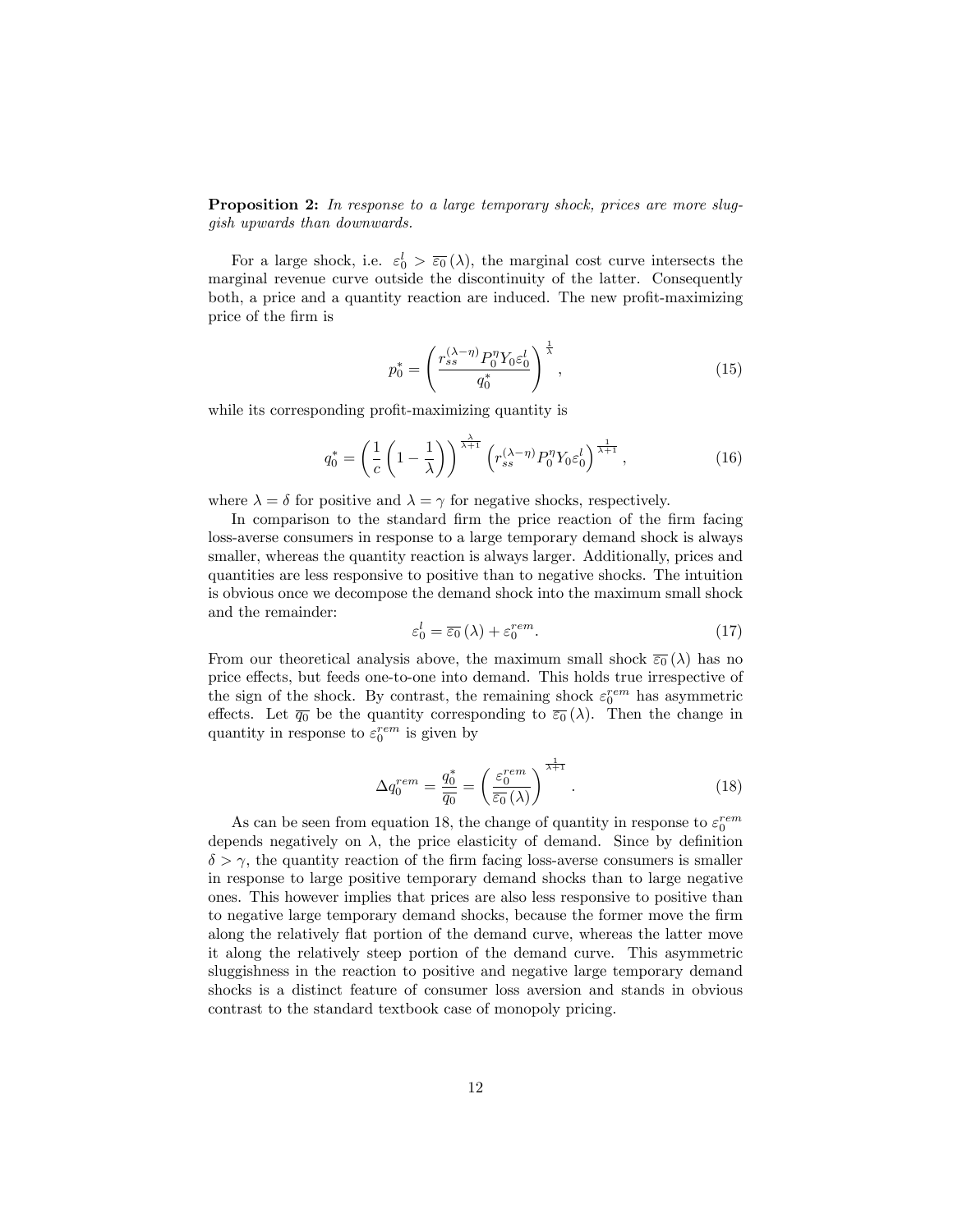| Parameter                      | Symbol   | Value |
|--------------------------------|----------|-------|
| Discount rate                  |          | 0.99  |
| Elasticity of substitution     | η        | 5     |
| implying substitutability      |          | 0.8   |
| Price elasticity (gain domain) |          | 6     |
| Price elasticity (loss domain) |          | 12    |
| Loss aversion                  | $\kappa$ | 2     |
| Exogenous nominal income       | V        |       |
| Exogenous price index          | P+       |       |

Table 1: Base calibration

#### 4.2 Permanent Demand Shocks

Now consider a permanent, demand shock that occurs in period  $t = 0$ . Whereas the firm is assumed to change its price immediately in response to this shock, consumers update their reference price in the following period  $t = 1$ , i.e.  $r_1 =$  $E_0[p_1]$ . Consequently, for price increases (decreases) the demand curve shifts outwards (inwards) and the kink moves to

$$
(\hat{p}_1, \hat{q}_1) = (r_1, (P_1/r_1)^{\eta} Y_1 \varepsilon_1).
$$
 (19)

An outward shift of the demand curve (initiated by an upward adjustment in the reference price) increases the firm's long-run profits, whereas an inward shift (initiated by a downward adjustment of the reference price) lowers them. We term this phenomenon the "reference-price updating effect." The firm can anticipate this. Thus, it may have an incentive to set its price above the level that maximizes its profits in the shock period  $p'_0 > p_0^*$ , therewith exploiting (dampening) the outward (inward) shift of the demand curve resulting from the upward (downward) adjustment of the consumers' reference price for positive (negative) permanent shocks.<sup>14</sup> Whether this occurs depends on whether the firm's gain from a price rise relative to  $p_0^*$  in terms of future profits ( $\Pi_1(r_1 =$  $p'_0$  >  $\Pi_1(r_1 = p_0^*)$ , due to the relative rise in the reference price) exceeds the firm's loss in terms of present profits  $(\Pi_0(p'_0) < \Pi_0(p_0^*))$ , since the price  $p'_0$  is not appropriate for maximizing current profit).

To analyze which effect dominates, we calibrate the model and solve it numerically.

#### 4.3 Calibration

We calibrate the model for a quarterly frequency in accordance with standard values in the literature. We assume an annual interest rate of 4 percent, which yields a discount factor  $\beta = 0.99$ . We follow Schmitt-Grohé and Uribe (2007) and set the monopolistic markup to 25 percent, i.e.  $\eta = 5$ , which is also close

<sup>&</sup>lt;sup>14</sup>Needless to say, setting a price lower than optimal in the shock period with the aim to decrease the reference price permanently is not a preferable option for the firm.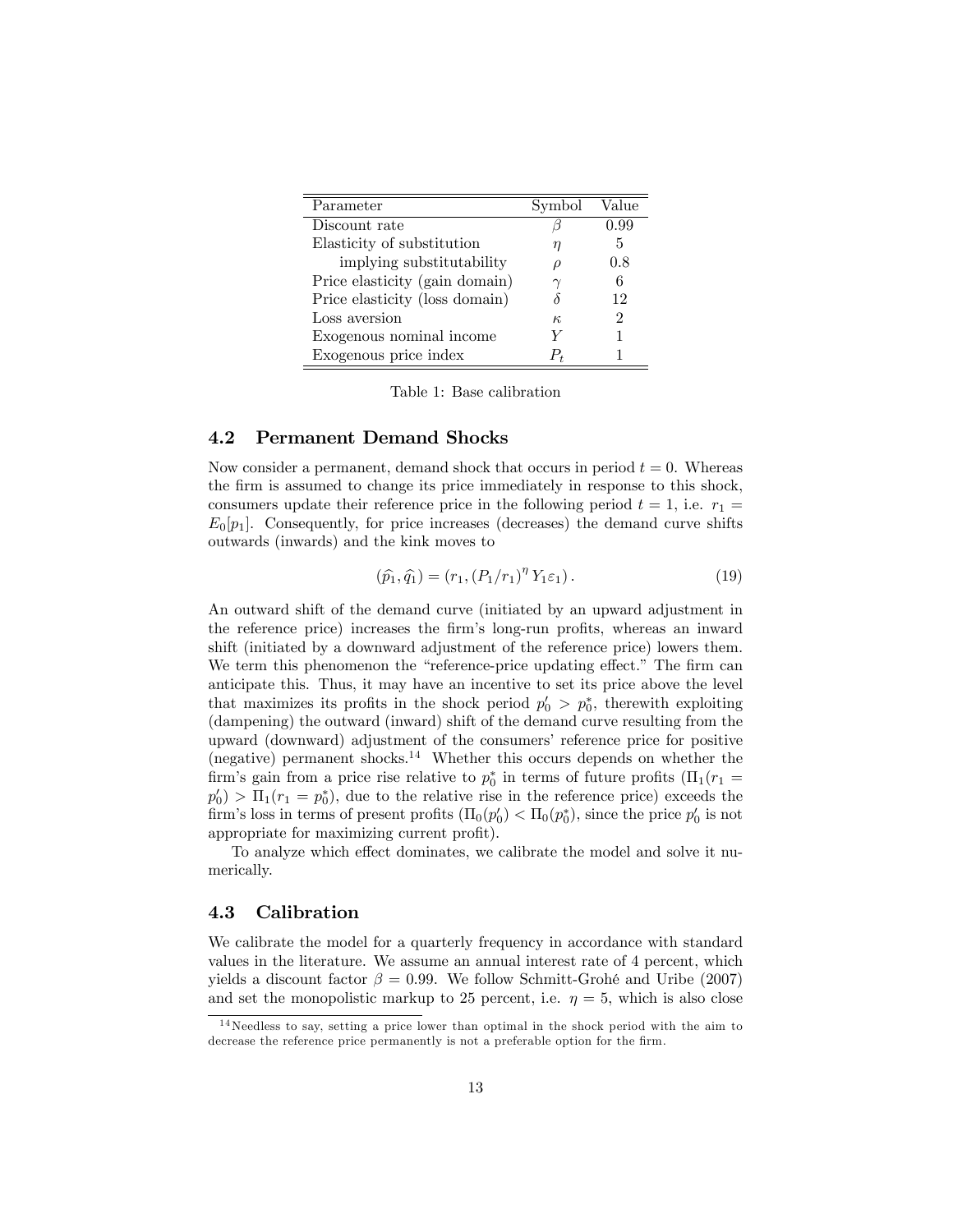|                                 |                        |                        | temporary shock permanent shock |                        |
|---------------------------------|------------------------|------------------------|---------------------------------|------------------------|
|                                 | $\eta_{\varepsilon,p}$ | $\eta_{\varepsilon,q}$ | $\eta_{\varepsilon,p}$          | $\eta_{\varepsilon,q}$ |
| $\varepsilon_0^s = 1.01$        | $^{(1)}$               |                        | 0.0100                          | 0.8789                 |
| $\varepsilon_0^s = 1.03$        |                        |                        | 0.0667                          | 0.1866                 |
| $\varepsilon_0^l = 1.05$        | 0.0035                 | 0.9560                 | 0.0755                          | 0.0717                 |
| $\varepsilon_0^l = 1.07$ 0.0232 |                        | 0.7046                 | 0.0790                          | 0.0216                 |

Table 2: Shock elasticities of price and output in  $t = 0$  to positive permanent demand shocks,  $\overline{\varepsilon_0}(\gamma) = 1.0476$ 

|                                 |                        |                        | temporary shock permanent shock |                        |
|---------------------------------|------------------------|------------------------|---------------------------------|------------------------|
|                                 | $\eta_{\varepsilon,p}$ | $\eta_{\varepsilon,q}$ | $\eta_{\varepsilon,p}$          | $\eta_{\varepsilon,q}$ |
| $\varepsilon_0^s = 0.99$        |                        |                        |                                 |                        |
| $\varepsilon_0^s = 0.97$        |                        |                        | $\mathbf{0}$                    |                        |
| $\varepsilon_0^l=0.95$          | 0.0072                 | 0.9592                 | 0.0012                          | 0.9934                 |
| $\varepsilon_0^l = 0.93$ 0.0484 |                        | 0.7264                 | 0.0013                          | 0.9927                 |

Table 3: Shock elasticities of price and output in  $t = 0$  to negative permanent demand shocks;  $\overline{\varepsilon_0}(\delta) = 0.9524$ 

to the value supported by Erceg et al. (2000) and which implies that goods are only little substitutable, i.e.  $\rho = 0.8$ . Since we impose  $\lambda \geq \eta$ , we set  $\gamma = 6$  in our base calibration. Loss aversion is measured by the relative slopes of the demand curves in the gain and loss domain, i.e.  $\kappa = \frac{\delta}{\gamma}$ . The empirical literature on loss aversion in prices finds that losses induce demand reactions approximately twice as large as gains (Tversky and Kahnemann, 1991; Putler, 1992; Hardie et al., 1993; Griffin and Schulman, 2005; Adeyemi and Hunt, 2007). Therefore, we set  $\kappa = 2$ . The exogenous nominal income Y and price index  $P_t$  are normalized to unity.<sup>15</sup> The base calibration is summarized in Table 1.

#### 4.4 Numerical Simulation

Tables 2 and 3 present the numerical results of our base calibration in the two-period model. In the tables we report the shock-arc-elasticities of price  $\boxed{\widetilde{\eta}_{\varepsilon,p} = \frac{\% \Delta p}{\% \Delta \varepsilon}}$ ) and output  $\left(\widetilde\eta_{\varepsilon,q}=\frac{\%\Delta q}{\%\Delta\varepsilon}\right)$ in the period of the shock  $t = 0$  for positive and negative temporary and permanent shocks for the firm facing loss averse consumers.

The results in Tables 2 and 3 confirm the theoretical analysis above for the temporary shock, summarized in Propositions 1 and 2. However, not all of these results carry over in the case of permanent demand shocks.

Proposition 3: For all permanent shocks, prices are less sluggish upwards than downwards.

 $15$  All results are completely robust to variations of these numerical values.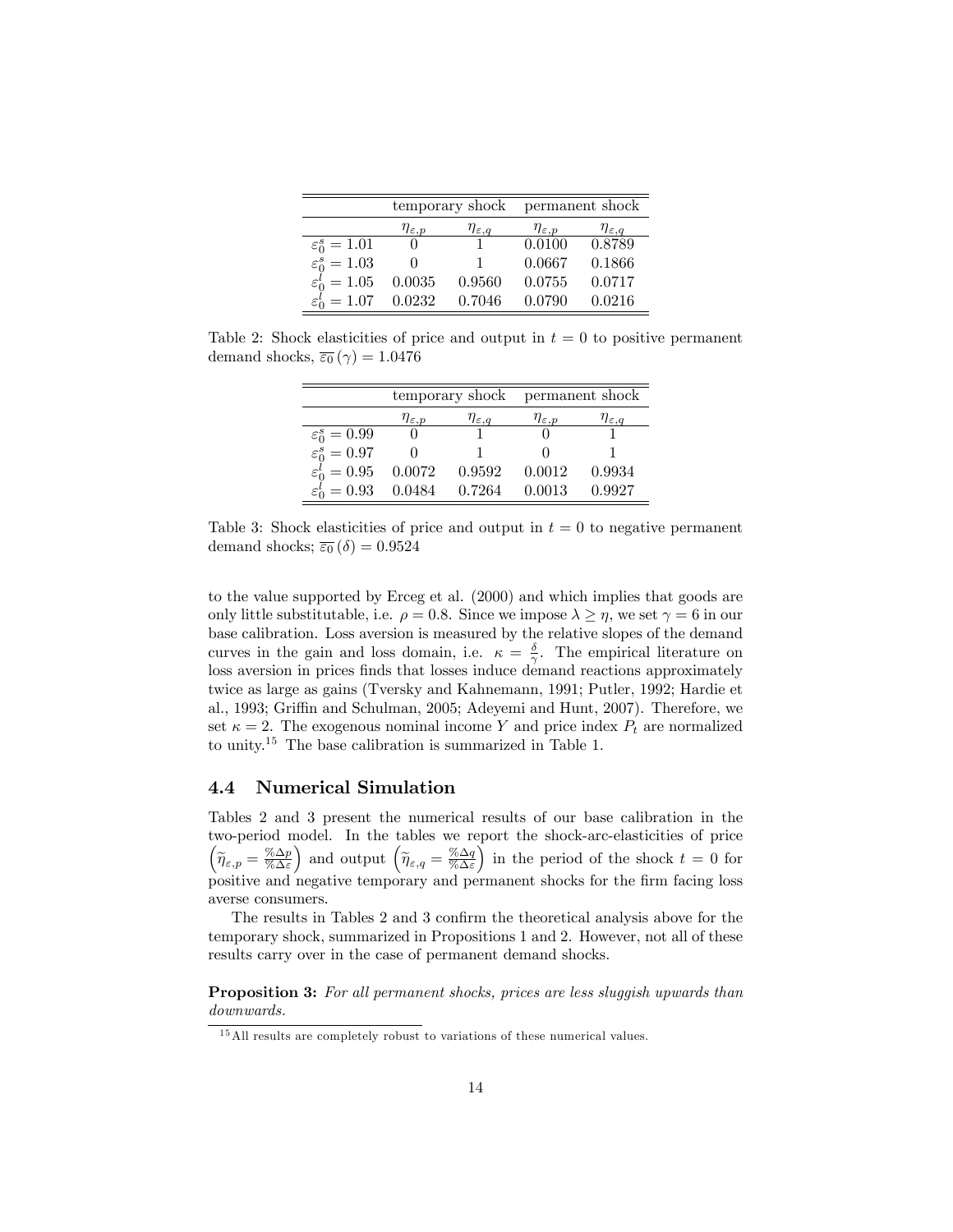In line with the theoretical analysis above, our numerical results in table 2 and 3 indicate that in the case of a permanent shock the firm exploits the "reference-price updating effect" and generally sets a price that is higher than the price it would optimally set in response to a temporary shock, i.e.  $p'_0 > p_0^*$ . For positive permanent demand shocks this implies that the pricing reaction of the firm is always stronger than for positive temporary demand shocks for both, small<sup>16</sup> and large shocks<sup>17</sup>. By contrast, for negative permanent demand shocks firms either do not adjust their prices at all for sufficiently small shocks or to a considerably lower extent than for negative temporary shocks.

As a consequence, price sluggishness is considerably less pronounced for positive than for negative permanent demand shocks. The asymmetry of the price reaction to positive and negative shocks therefore reverses, when moving from temporary to permanent shocks. While this result may seem surprising at first glance, it is straightforward intuitively: As noted, for temporary shocks, consumers abstract from updating their reference price. Therefore, the firm does not risk to suffer from a downward adjustment of the consumers' reference price, when encountering a temporary drop in demand with a price reduction. On the other hand, for positive temporary shocks, the firm cannot generate permanent increases in demand due to upward-adjustments of the reference price. Since consumers react more sensitive to price increases relative to price decreases, the price and quantity reactions are smaller for positive temporary shocks compared to negative ones. By contrast, for permanent demand shocks, the firm exploits the positive "reference-price updating effect" which follows from price increases in response to positive shocks, whereas it tries to avoid the negative "referenceprice updating effect" which follows from price decrease in response to negative shocks.<sup>18</sup>

## 5 Conclusion

In contrast to the standard time-dependent and state-dependent models of price sluggishness, our theory of price adjustment is able to account for asymmetric price and quantity responses to positive and negative temporary and permanent shocks of equal magnitude. In contrast to the New Keynesian literature, our explanation of price adjustment is thoroughly microfounded, without recourse to ad hoc assumptions concerning the frequency of price changes or physical

 $16$ Of course, one can find a range of shocks, which are small enough to induce full price rigidity for permanent positive shocks. Due to the reference-price updating effect, this threshold is, however, very small. Given the base calibration, the threshold value for a sufficiently small positive shock is  $\overline{\varepsilon_0}$  ( $\delta$ ) = 1.0087.

 $17$  Our numerical analysis indicates, however, that the positive reference-price updating effect is never strong enough to invalidate the general result that the pricing reaction of the firm facing loss averse consumers is more sluggish compared to the standard firm.

 $18 \text{ Since the firm avoids price reductions, which lead to downward-adjustments in the ref$ erence price, but conducts price reductions, which do not ináuence the reference price, loss aversion offers a simple rationale for the firm's practice of "sales".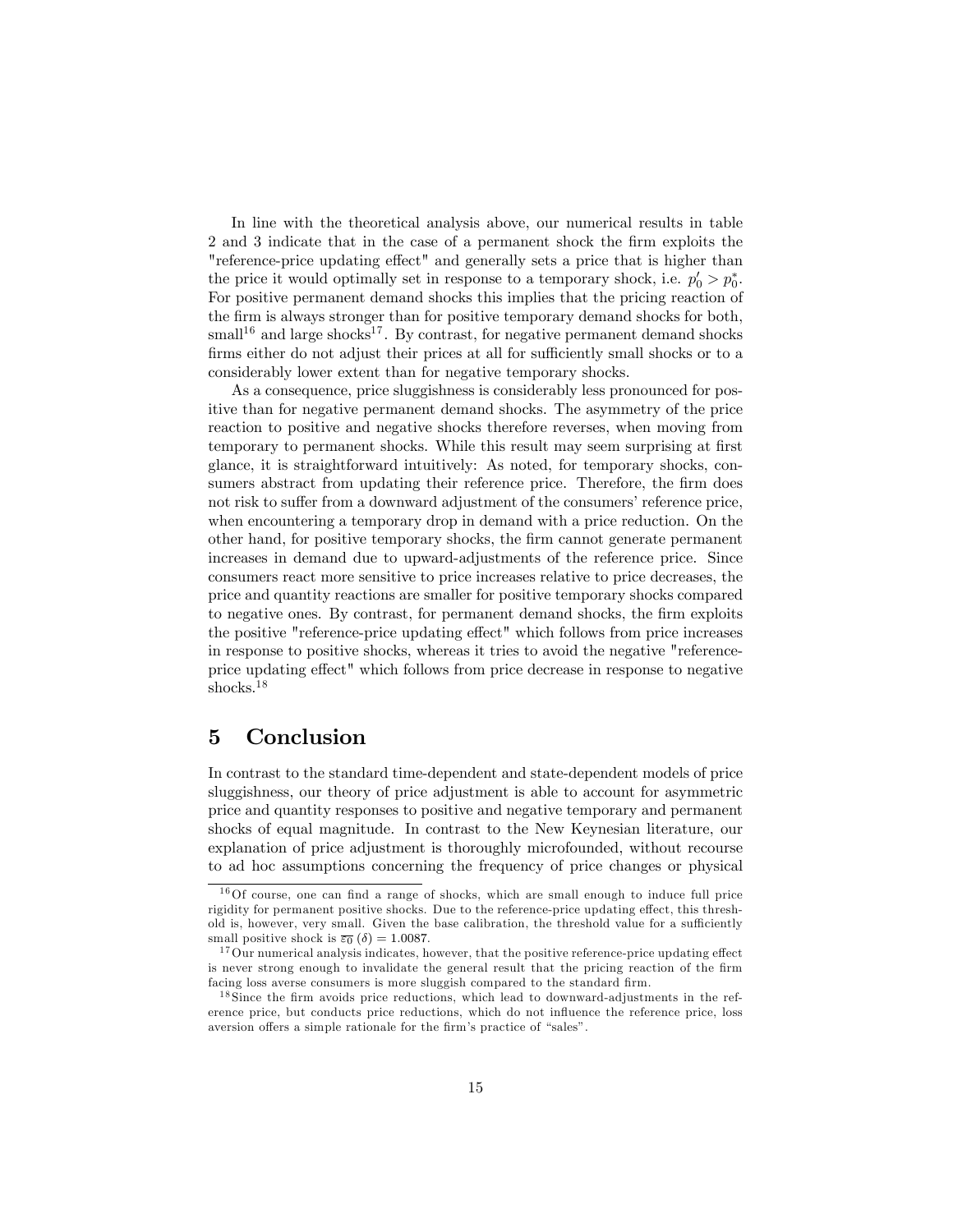costs of price adjustments.

There are many avenues of future research. Consideration of heterogeneous firms and multi-product firms will enable this model to generate asynchronous price changes, as well as the simultaneous occurrence of large and small price changes, and heterogeneous frequency of price changes across products. Extending the model to a stochastic environment will generate testable implications concerning the variability of individual prices. Furthermore, our model needs to be incorporated into a general equilibrium setting to validate the predictions of our theory.

### 6 References

Abeler, J., A. Falk, L. Goette, and D. Huffman (2011). Reference points and effort provision. American Economic Review  $101(2)$ , 470-492.

Adeyemi, O.I. and L.C. Hunt (2007). Modelling OECD industrial energy demand: Asymmetric price responses and energy-saving technical change. Energy Economics 29(4), 693-709.

Ainslie, G.W. (1992). Picoeconomics. Cambridge: Cambridge University Press.

Alvarez, L.J. and I. Hernando (2005). The price setting behavior of Spanish firms: Evidence from survey data. Working Paper Series 0538, European Central Bank.

Amirault, D., C. Kwan, and G. Wilkinson (2005). Survey of price-setting behaviour of Canadian companies. Bank of Canada Review - Winter 2004-2005, 29-40.

Apel, M., R. Friberg, and K. Hallsten (2005). Microfoundations of macroeconomic price adjustment: Survey evidence from Swedish firms. Journal of Money, Credit and Banking 37(2), 313-338.

Aucremanne, L. and M. Druant (2005). Price-setting behaviour in Belgium: What can be learned from an ad hoc survey? Working Paper Series 0448, European Central Bank.

Ball, L. and N.G. Mankiw (1994). Asymmetric price adjustment and economic fluctuations. Economic Journal  $104(423)$ , 247-261.

Bidwell, M.O., B.R. Wang, and J.D. Zona (1995). An analysis of asymmetric demand response to price changes: The case of local telephone calls. Journal of Regulatory Economics 8(3), 285-298.

Blinder, A., E.R.D. Canetti, D.E. Lebow, and J.B. Rudd (1998). Asking about prices: A new approach to understanding price stickiness. New York: Russel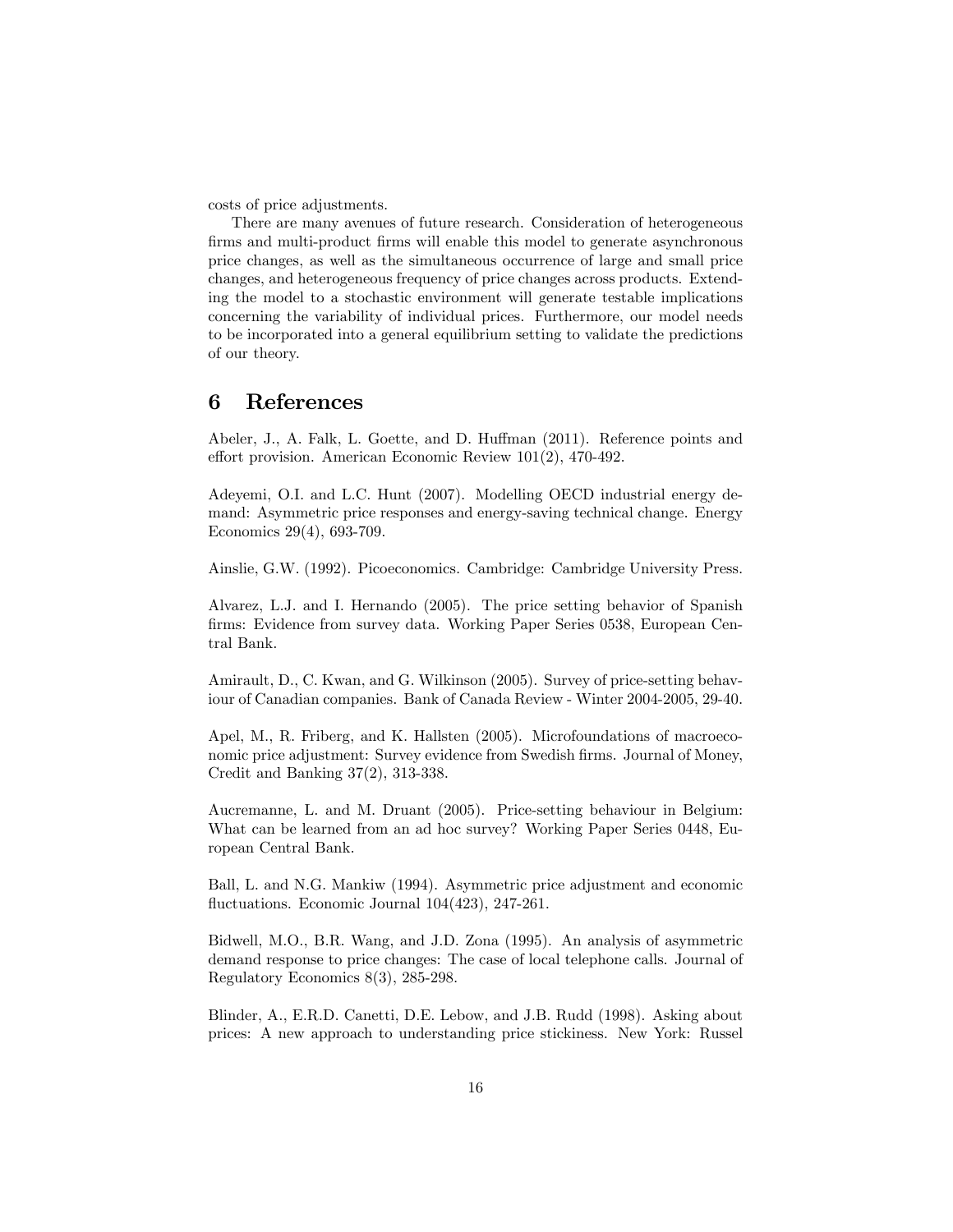Sage Foundation.

Caballero, R.J. and E.M.R.A. Engel (1993). Heterogeneity and output fluctuations in a dynamic menu-cost economy. Review of Economic Studies 60(1), 95-119.

Caballero, R.J. and E.M.R.A. Engel (2007). Price stickiness in Ss models: New interpretations of old results. Journal of Monetary Economics 54(Supplement), 100-121.

Calvo, G.A. (1983). Staggered prices in a utility-maximizing framework. Journal of Monetary Economics 12(3), 383-398.

Caplin, A.S. and D.F. Spulber (1987). Menu costs and the neutrality of money. The Quarterly Journal of Economics 102(4), 703-725.

Card, D. and G.B. Dahl (2011). Family violence and football: The effect of unexpected emotional cues on violent behavior. The Quarterly Journal of Economics 126(1), 103-143.

Cover, J.P. (1992). Asymmetric effects of positive and negative money-supply shocks. The Quarterly Journal of Economics 107(4), 1261-1282.

Crawford, V.P. and J. Meng (2011). New York City cab drivers' labor supply revisited: Reference-dependent preferences with rational-expectations targets for hours and income. American Economic Review 101(5), 1912-1932.

DeLong, J.B. and L.H. Summers (1988). How does macroeconomic policy affect output? Brookings Papers on Economic Activity 19(2), 433-494.

Dixit, A.K. and J.E. Stiglitz (1977). Monopolistic competition and optimum product diversity. American Economic Review 67(3), 297-308.

Dossche, M., F. Heylen, and D. Van den Poel (2010). The kinked demand curve and price rigidity: Evidence from scanner data. Scandinavian Journal of Economics 112(4), 723-752.

Dotsey, M., R.G. King, and A.L. Wolman (2009). Inflation and real activity with firm level productivity shocks. 2009 Meeting Papers 367, Society for Economic Dynamics.

Eichenbaum, M., N. Jaimovich, and S. Rebelo (2011). Reference prices, costs, and nominal rigidities. American Economic Review 101(1), 234-262.

Elmaghraby, W. and P. Keskinocak (2003). Dynamic pricing in the presence of inventory considerations: Research overview, current practices, and future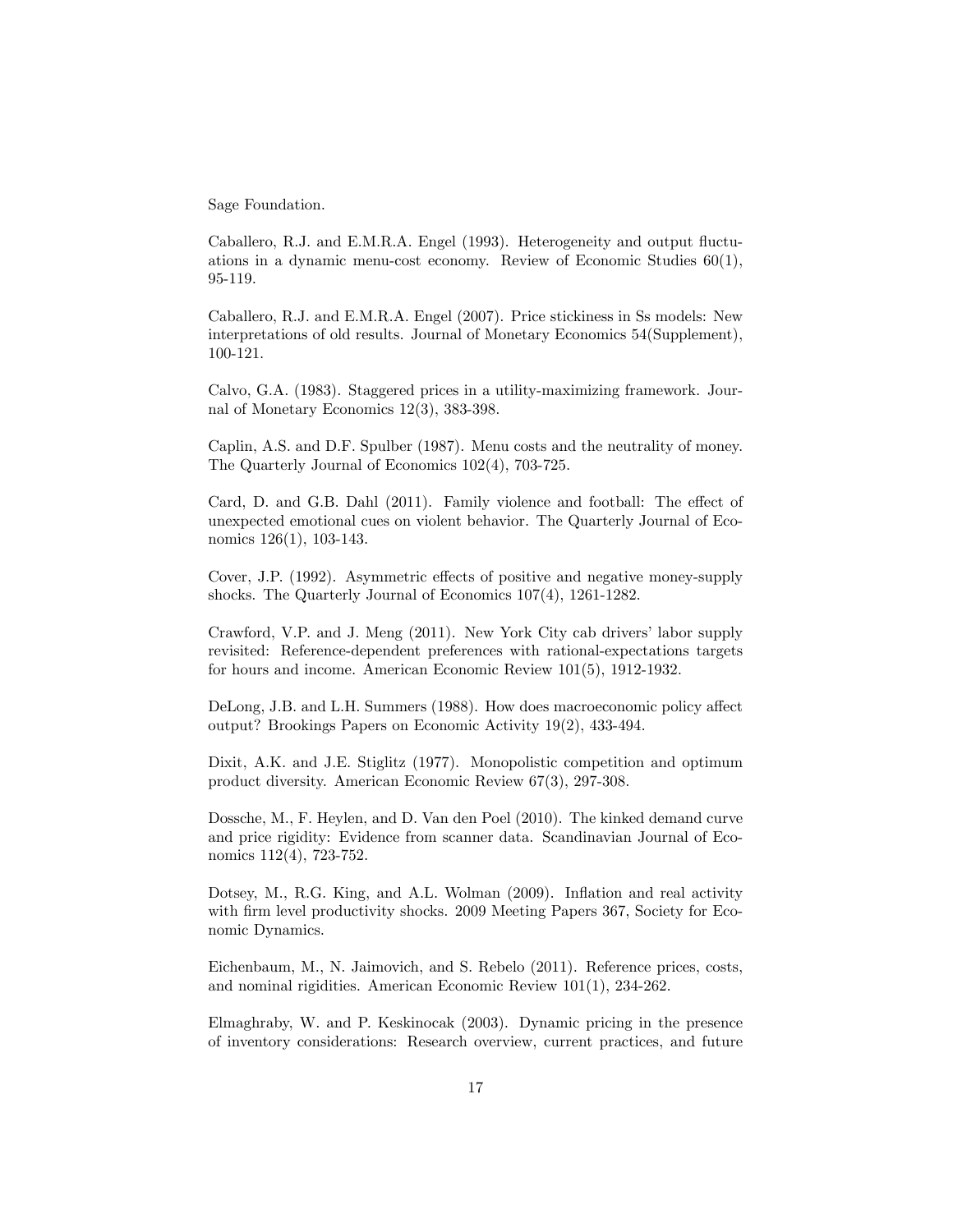directions. Management Science 49(10), 1287-1309.

Erceg, C.J., D.W. Henderson, and A.T. Levin (2000). Optimal monetary policy with staggered wage and price contracts. Journal of Monetary Economics  $46(2)$ , 281-313.

Fabiani, S., M. Druant, I. Hernando, C. Kwapil, B. Landau, C. Loupias, F. Martins, T. Mathä, R. Sabbatini, H. Stahl, and A. Stockman (2006). What firm's surveys tell us about price-setting behavior in the Euro area. International Journal of Central Banking 2(3), 1-45.

Fabiani, S., A. Gattulli, and R. Sabbatini (2004). The pricing behaviour of Italian firms: New survey evidence on price stickiness. Working Paper Series 0333, European Central Bank.

Genesove, D. and C. Mayer (2001). Loss aversion and seller behavior: Evidence from the housing market. The Quarterly Journal of Economics 116(4), 1233- 1260.

Gertler, M. and J. Leahy (2008). A Phillips curve with an Ss foundation. Journal of Political Economy 116(3), 533-572.

Golosov, M. and R.E. Lucas Jr. (2007). Menu costs and Phillips curves. Journal of Political Economy 115(2), 171-199.

Graham, J.R., C.R. Harvey, and S. Rajgopal (2005). The economic implications of corporate financial reporting. Journal of Accounting and Economics  $40(1-3)$ , 3-73.

Grant, S., S. King, and B. Polak (1996). Information externalities, share-price based incentives and managerial behaviour. Journal of Economic Surveys 10(1), 1-21.

Greenleaf, E.A. (1995). The impact of reference-price effects on the profitability of price promotions. Marketing Science 14(1), 82-104.

Greenslade, J.V. and M. Parker (2012). New insights into price-setting behaviour in the UK: Introduction and survey results. Economic Journal 122(558), F1-F15.

Griffin, J.M. and C.T. Schulman (2005). Price asymmetry in energy demand models: A proxy for energy-saving technical change? The Energy Journal 0(2), 1-22.

Hall, R. and C. Hitch (1939). Price theory and business behaviour. Oxford Economic Papers 2(1), 12-45.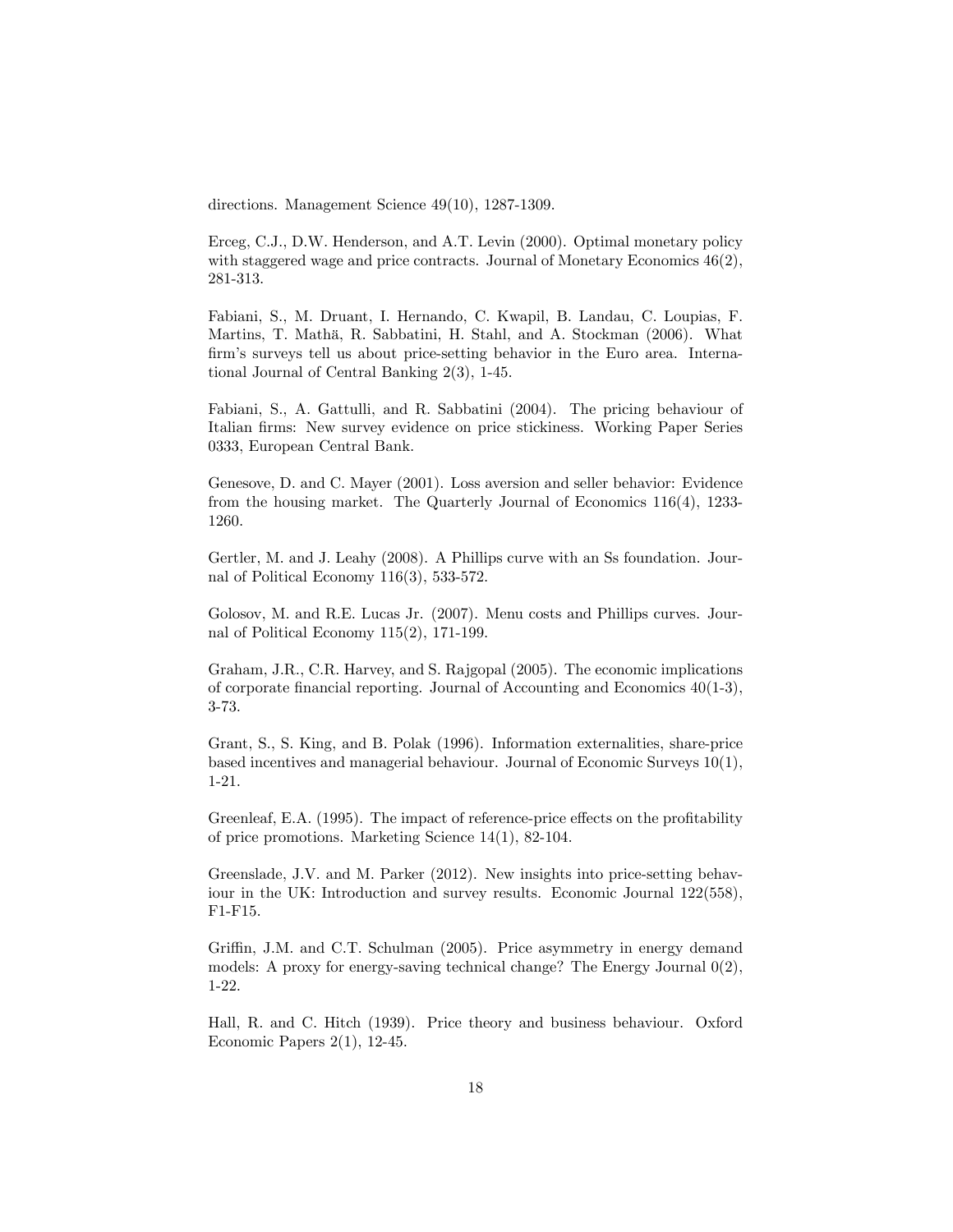Hall, S., M. Walsh, and A. Yates (2000). Are UK companies' prices sticky? Oxford Economic Papers 52(3), 425-446.

Hardie, B.G.S., E.J. Johnson, and P.S. Fader (1993). Modeling loss aversion and reference dependence effects on brand choice. Marketing Science  $12(4)$ , 378-394.

Heidhues, P. and B. Kőszegi (2005). The impact of consumer loss aversion on pricing. CEPR Discussion Papers No. 4849, Centre for Economic Policy Research.

Heidhues, P. and B. Kőszegi (2008). Competition and price variation when consumers are loss averse. American Economic Review 98(4), 1245-1268.

Heidhues, P. and B. Kőszegi (forthcoming). Regular prices and sales. Theoretical Economics, forthcoming.

Hoeberichts, M. and A. Stokman (2010). Price setting behaviour in the Netherlands: Results of a survey. Managerial and Decision Economics 31(2-3), 135-149.

Jacobson, R. and D. Aaker (1993). Myopic management behavior with efficient, but imperfect, Önancial markets : A comparison of information asymmetries in the U.S. and Japan," Journal of Accounting and Economics 16(4), 383-405.

Kahneman, D. und A. Tversky (1979). Prospect theory: An analysis of decision under risk. Econometrica 47(2), 263-291.

Kalwani, M.U., C.K. Yim, H.J. Rinne, and Y. Sugita (1990). A price expectations model of customer brand choice. Journal of Marketing Research 27(3), 251-262.

Kalyanaram, G. and L.D.C. Little (1994). An empirical analysis of latitude of price acceptance in consumer package goods. Journal of Consumer Research 21(3), 408-418.

Kandil, M. (1995). Asymmetric Nominal Flexibility and Economic Fluctuations. Southern Economic Journal 61(3), 674-695.

Kandil, M. (1996). Sticky wage or sticky price? Analysis of the cyclical behavior of the real wage. Southern Economic Journal 63(2), 440-459.

Kandil, M. (1998). Supply-side asymmetry and the non-neutrality of demand fluctuations. Journal of Macroeconomics  $20(4)$ , 785-809.

Kandil, M. (1999). The asymmetric stabilizing effects of price flexibility: Historical evidence and implications. Applied Economics 31(7), 825-839.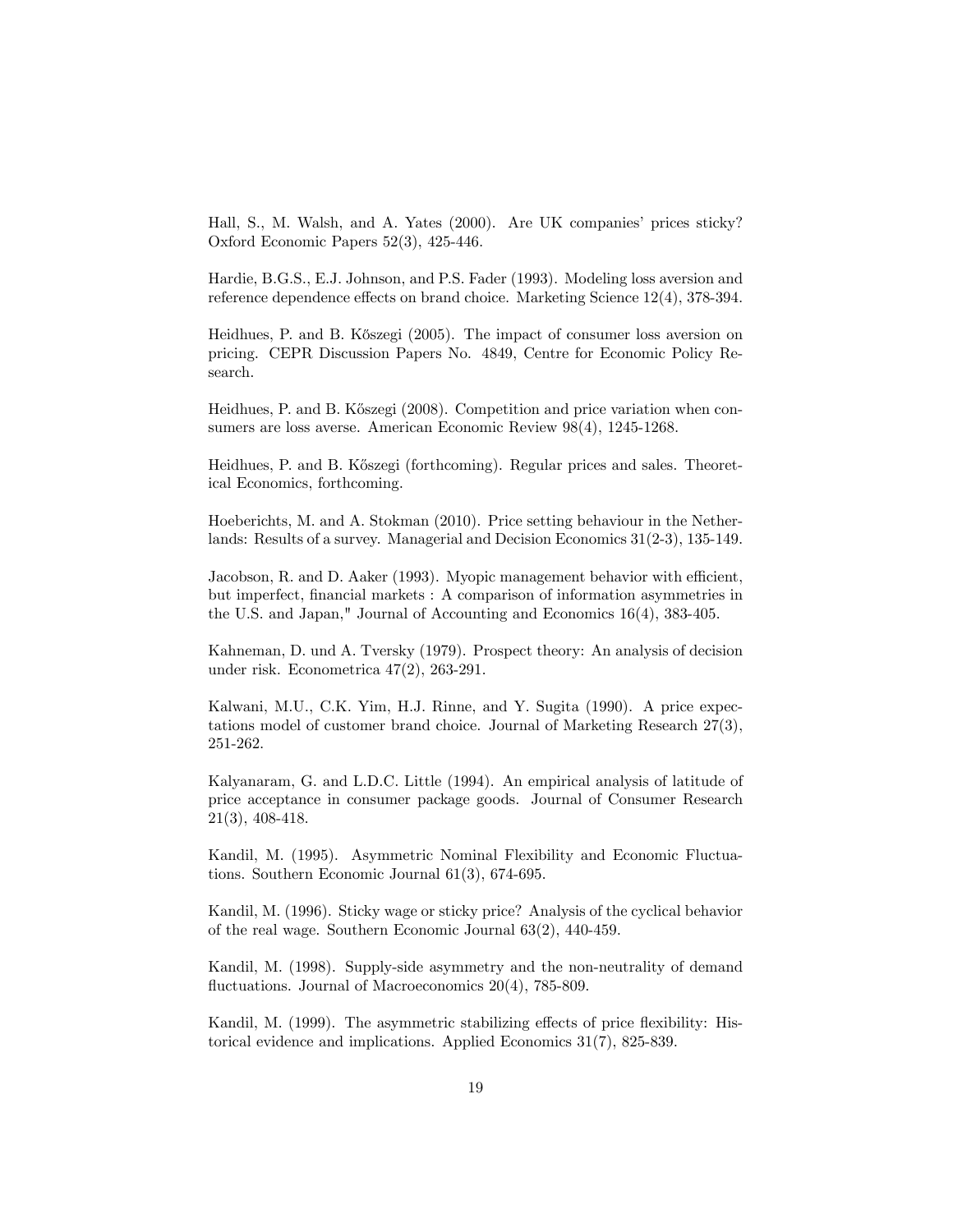Kandil, M. (2001). Asymmetry in the effects of US government spending shocks: Evidence and implications. The Quarterly Review of Economics and Finance 41(2), 137-165.

Kandil, M. (2002a). Asymmetry in the effects of monetary and government spending shocks: Contrasting evidence and implications. Economic Inquiry 40(2), 288-313.

Kandil, M. (2002b). Asymmetry in economic fluctuations in the US economy: The pre-war and the 1946–1991 periods compared. International Economic Journal 16(1), 21-42.

Kandil, M. (2006). Asymmetric effects of aggregate demand shocks across U.S. industries: Evidence and implications. Eastern Economic Journal 32(2), 259- 283.

Kandil, M. (2010). The asymmetric effects of demand shocks: international evidence on determinants and implications. Applied Economics 42(17), 2127-2145.

Karras, G. (1996). Why are the effects of money-supply shocks asymmetric? Convex aggregate supply or "pushing on a string"? Journal of Macroeconomics 18(4), 605-619.

Karras, G. and H.H. Stokes (1999). On the asymmetric effects of money-supply shocks: International evidence from a panel of OECD countries. Applied Economics 31(2), 227-235.

Kehoe, P.J. and V. Midrigan (2008). Temporary price changes and the real effects of monetary policy. NBER Working Papers 14392, National Bureau of Economic Research, Inc.

Knetsch, J.L. and W.-K. Wong  $(2009)$ . The endowment effect and the reference state: Evidence and manipulations. Journal of Economic Behavior & Organization 71(2), 407-413.

Kőszegi, B. and M. Rabin (2006). A model of reference-dependent preferences. The Quarterly Journal of Economics 121(4), 1133-1165.

Kőszegi, B. and M. Rabin (2007). Reference-dependent risk attitudes. American Economic Review 97(4), 1047-1073.

K½oszegi, B. and M. Rabin (2009). Reference-dependent consumption plans. American Economic Review 99(3), 909-936.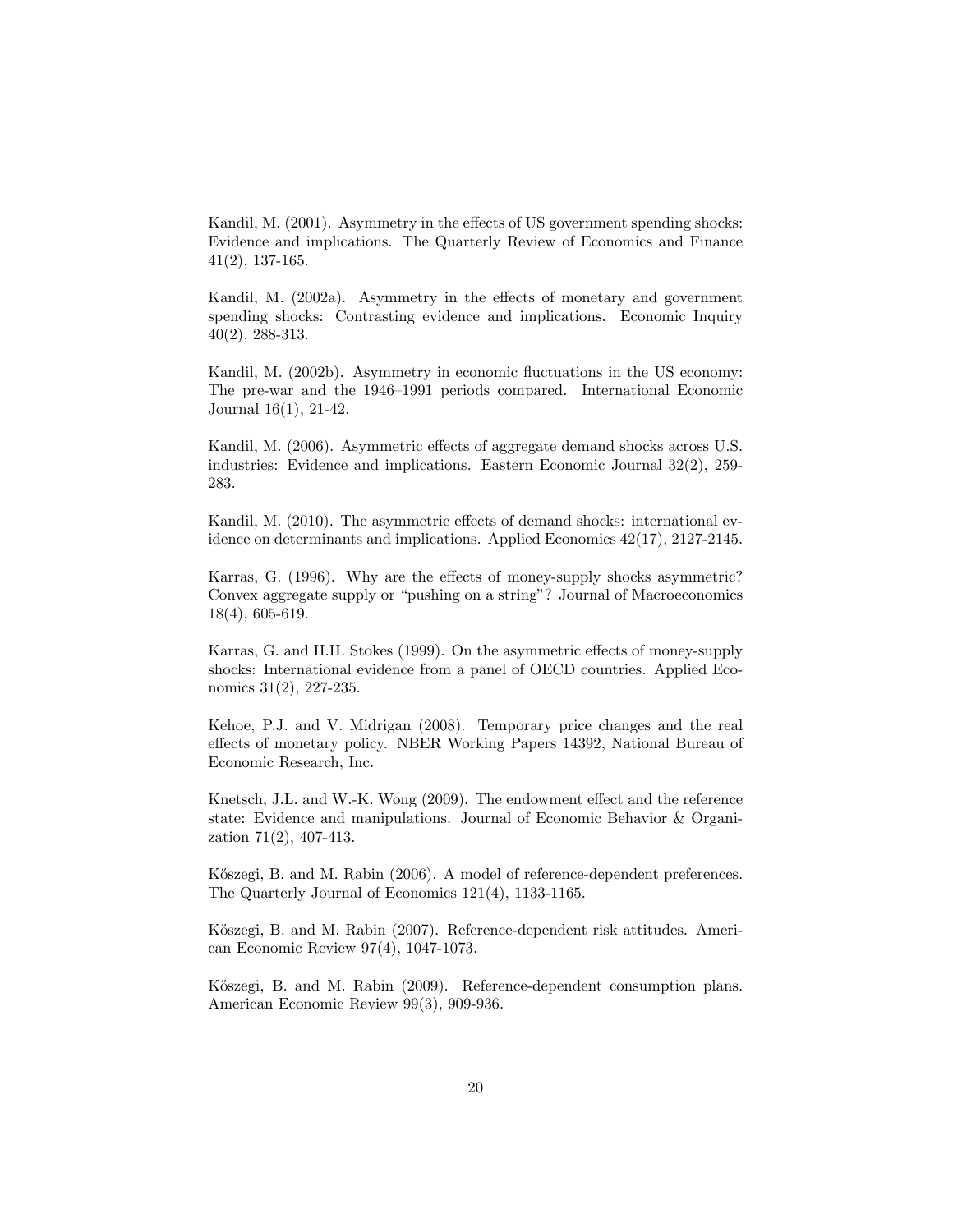Krishnamurthi, L., T. Mazumdar, and S.P. Raj (1992). Asymmetric response to price in consumer brand choice and purchase quantity decisions. Journal of Consumer Research 19(3), 387-400.

Kwapil, C., J. Scharler, and J. Baumgartner (2010). How are prices adjusted in response to shocks? Survey evidence from Austrian firms. Managerial and Decision Economics 31(2-3), 151-160.

Laibson, D. (1996). Hyperbolic discount functions, undersaving, and savings policy. NBER Working Papers 5635, National Bureau of Economic Research, Inc.

Laibson, D. (1997). Golden eggs and hyperbolic discounting. The Quarterly Journal of Economics 112(2), 443-77.

Langbraaten, N., E.W. Nordbø, and F. Wulfsberg (2008). Price-setting behaviour of Norwegian firms - Results of a survey. Norges Bank Economic Bulletin 79(2), 13-34.

Loewenstein, G. and D. Prelec (1992). Anomalies in intertemporal choice: Evidence and an interpretation. The Quarterly Journal of Economics 107(2), 573- 97.

Loewenstein, G. and R.H. Thaler (1989). Anomalies: Intertemporal choice. The Journal of Economic Perspectives 3(4), 181-193.

Loupias, C. and R. Ricart (2004). Price setting in France: New evidence from survey data. Working Paper Series 0423, European Central Bank.

Lünnemann, P. and T.Y. Mathä (2006). New survey evidence on the pricing behaviour of Luxembourg firms. Working Paper Series 0617, European Central Bank.

Martins, F. (2010). Price stickiness in Portugal evidence from survey data. Managerial and Decision Economics 31(2-3), 123-134.

Marzilli Ericson, K.M. and A. Fuster (2011). Expectations as endowments: Evidence on reference-dependent preferences from exchange and valuation experiments. The Quarterly Journal of Economics 126(4), 1879-1907.

Mas, A. (2006). Pay, reference pay and police performance. The Quarterly Journal of Economics 121(3), 783-821.

Maskin, E. and J. Tirole (1988). A theory of dynamic oligopoly, II: Price competition, kinked demand curves, and Edgeworth cycles. Econometrica 56(3),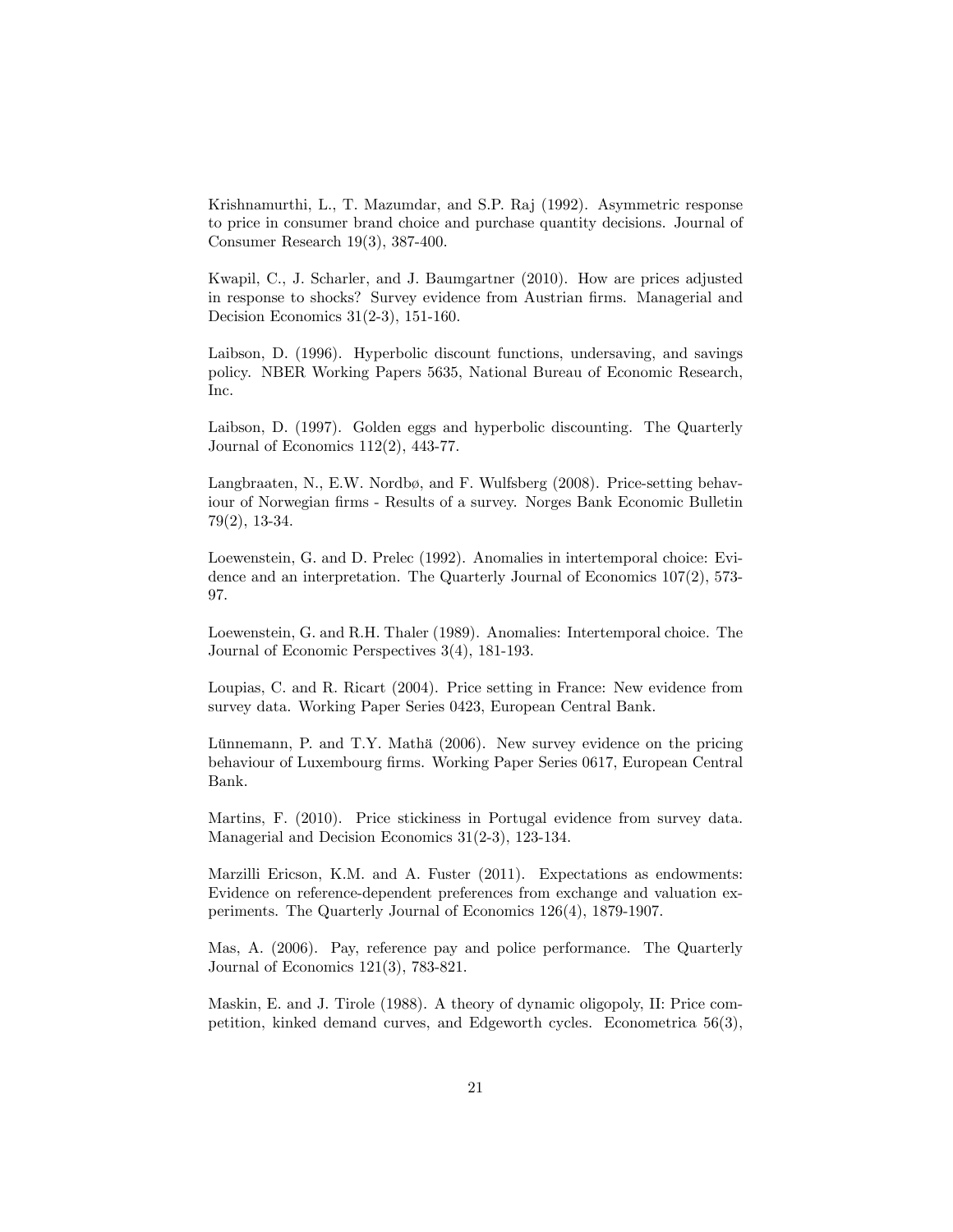#### 571-99.

Mayhew, G.E and R.S. Winer (1992). An empirical analysis of internal and external reference prices using scanner data. Journal of Consumer Research 19(1), 62-70.

McDonald, I.M. and H. Sibly (2001). How monetary policy can have permanent real effects with only temporary nominal rigidity. Scottish Journal of Political Economy 48(5), 532-46.

McDonald, I.M. and H. Sibly (2005). The diamond of macroeconomic equilibria and non-inflationary expansion. Metroeconomica 56(3), 393-409.

Mehrara, M. and A.R. Karsalari (2011). Asymmetric effects of monetary shocks on economic activities: The case of Iran. Journal of Money, Investment and Banking 20, 62-74.

Midrigan, V. (2011). Menu costs, multiproduct firms, and aggregate fluctuations. Econometrica 79(4), 1139-1180.

Mizik, N. (2010). The theory and practice of myopic management. Journal of Marketing Research 47(4), 594-611.

Mizik, N. and R. Jacobson (2007). Myopic marketing management: Evidence of the phenomenon and its long-term performance consequences in the SEO context. Marketing Science 26(3), 361-379.

Morgan, A. (2008). Loss aversion and a kinked demand curve: Evidence from contingent behaviour analysis of seafood consumers. Applied Economics Letters 15(8), 625-628.

Morgan, D.P. (1993). Asymmetric effects of monetary policy. Federal Reserve Bank of Kansas City Economic Review QII, 21-33.

Nasiry, N. and I. Popescu (2011). Dynamic pricing with loss-averse consumers and peak-end anchoring. Operations Research 59(6), 1361-1368.

Nicolau, J.L. (2008). Testing reference dependence, loss aversion and diminishing sensitivity in Spanish tourism. Investigationes Económicas  $32(2)$ ,  $231-255$ .

Nicolitsas, D. (2013). Price setting practices in Greece: Evidence from a smallscale firm-level survey. Working Papers 156, Bank of Greece.

 $\Lambda$  Dafsson, T.T.,  $\Lambda$ . Pétursdóttir, and K. $\Lambda$ . Vignisdóttir (2011). Price setting in turbulent times: Survey evidence from Icelandic Örms. Working Paper No. 54,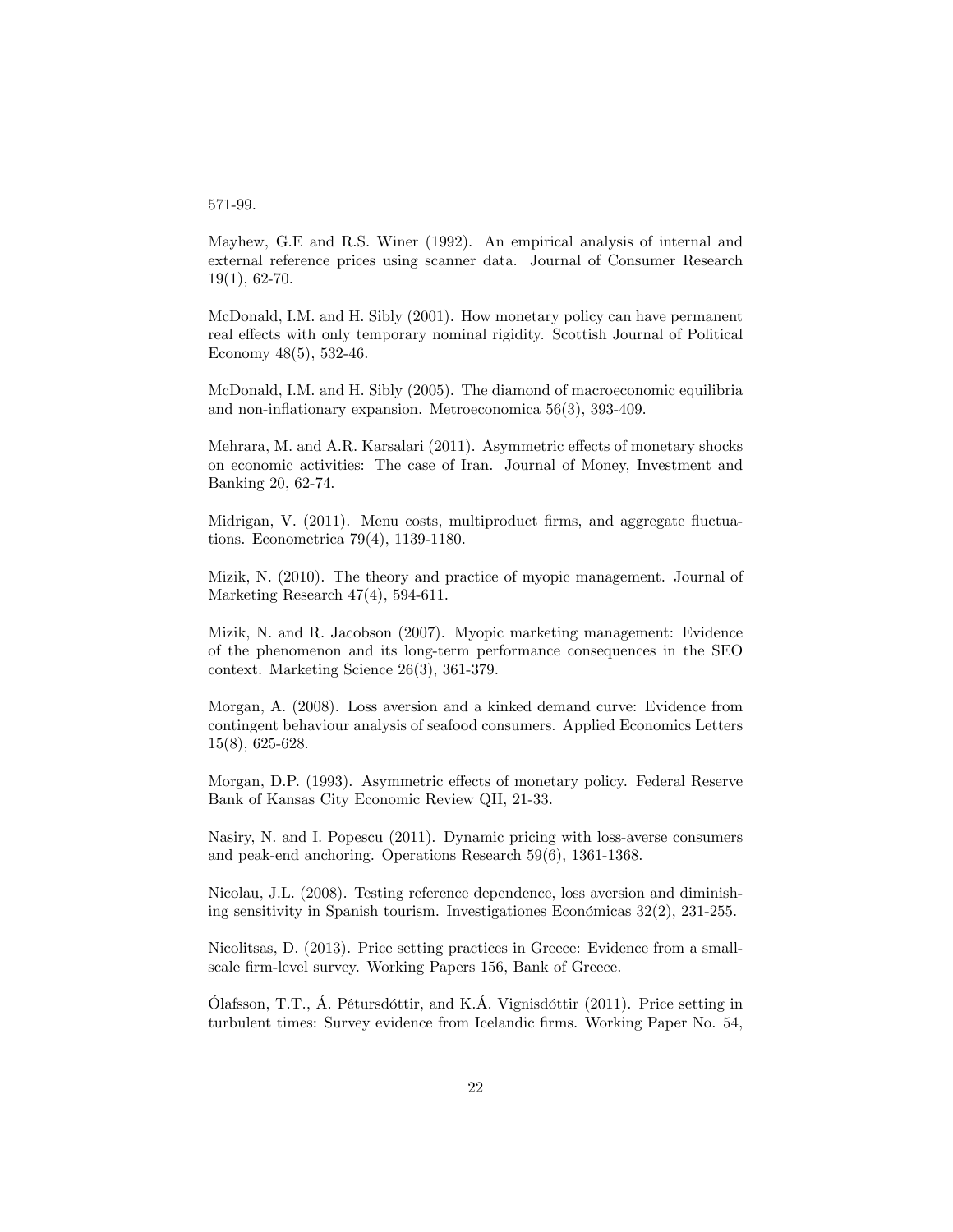Central Bank of Iceland.

Okun, A.M. (1981). Prices and quantities: A macroeconomic analysis. Brookings Institution, Washington, DC.

Pope, D.G. and M.E. Schweitzer (2011). Is Tiger Woods loss averse? Persistent bias in the face of experience, competition, and high stakes. American Economic Review 101(1), 129-157.

Popescu, I. and Y. Wu (2007). Dynamic pricing strategies with reference effects. Operations Research 55(3), 413-429.

Post, T., M.J. van den Assem, G. Baltussen, and R.H. Thaler (2008). Deal or no deal? Decision making under risk in a large-payoff game show. American Economic Review 98(1), 38-71.

Putler, D.S. (1992). Incorporating reference price effects into a theory of consumer choice. Marketing Science 11(3), 287-309.

Raman, K. and F.M. Bass (2002). A general test of reference price theory in the presence of threshold effects. Tijdschrift voor Economie en Managerrient XLVII(2), 205-226.

Ravn, M.O. and M. Sola (2004). Asymmetric effects of monetary policy in the United States. Federal Reserve Bank of St. Louis Review 86(5), 41-60.

Rosenkranz, S. (2003). The manufacturer's suggested retail price. CEPR Discussion Papers 3954, C.E.P.R. Discussion Papers.

Rosenkranz, S. and P.W. Schmitz (2007). Reserve prices in auctions as reference points. Economic Journal 117(520), 637-653.

Rotemberg, J.J. (1982). Monopolistic price adjustment and aggregate output. Review of Economic Studies 49(4), 517-531.

Rotemberg, J.J. (2005). Customer anger at price increases, changes in the frequency of price adjustment and monetary policy. Journal of Monetary Economics 52(4), 829-852.

Rotemberg, J.J. (2010). Altruistic dynamic pricing with customer regret. Scandinavian Journal of Economics 112(4), 646-672.

Ryan, D.L. and A. Plourde (2007). A systems approach to modelling asymmetric demand responses to energy price changes. In: W. A. Barnett and A. Serletis (eds.), International Symposia in Economic Theory and Econometrics,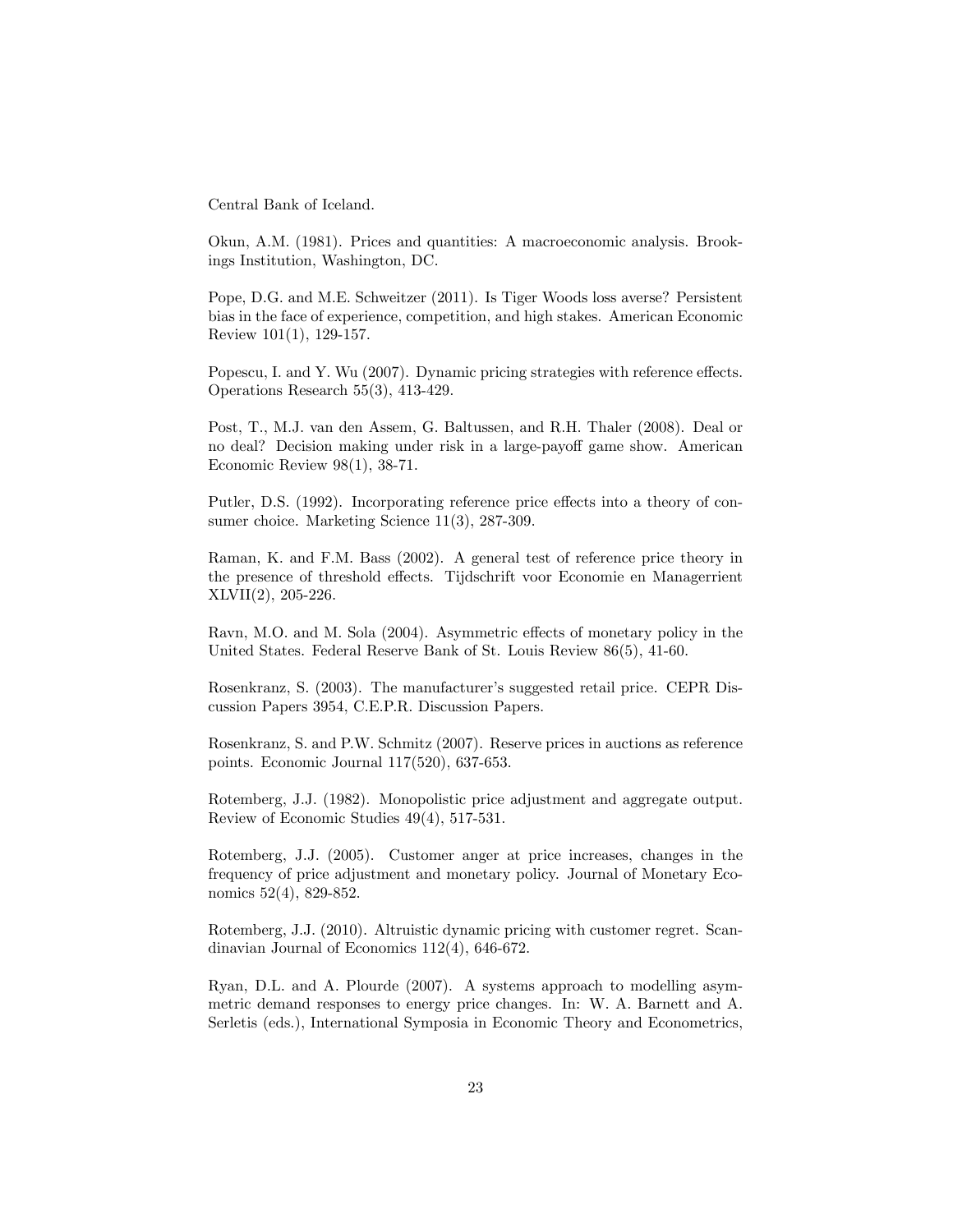Volume 18, pp. 183-224.

Sahinöz, S. and B. Saraçoğlu (2008). Price-setting behavior In Turkish industries: Evidence from survey data. The Developing Economies 46(4), 363-385.

Schmitt-Grohé, S. and M. Uribe (2007). Optimal simple and implementable monetary and fiscal rules. Journal of Monetary Economics  $54(6)$ ,  $1702-1725$ .

Sheshinski, E. and Y. Weiss (1977). Inflation and costs of price adjustment. Review of Economic Studies 44(2), 287-303.

Sibly, H. (1996). Consumer disenchantment, loss aversion and price rigidity. Papers 1996-12, Tasmania - Department of Economics.

Sibly, H. (2002). Loss averse customers and price inflexibility. Journal of Economic Psychology 23(4), 521-538.

Sibly, H. (2007). Loss aversion, price and quality. The Journal of Socio-Economics 36(5), 771-788.

Spiegler, R. (2012). Monopoly pricing when consumers are antagonized by unexpected price increases: A "cover version" of the Heidhues-Kőszegi-Rabin model. Economic Theory 51(3), 695-711.

Stahl, H. (2005). Price setting in German manufacturing: New evidence from new survey data. Working Paper Series 0561, European Central Bank.

Sweezy, P. (1939). Demand under conditions of oligopoly. The Journal of Political Economy 47(4), 568-573.

Tan, S.-H., M.-S. Habibullah, and A. Mohamed (2010). Asymmetric effects of monetary policy in ASEAN-4 economies. International Research Journal of Finance and Economics 44, 30-42.

Taylor, J.B. (1979). Staggered wage setting in a macro model. American Economic Review 69(2), 108-113.

Thaler, R. (1985). Mental accounting and consumer choice. Marketing Science 4(3), 199-214.

Thaler, R. (1991). Quasi rational economics. Russell Sage Foundation, New York.

Thoma, M.A. (1994). Subsample instability and asymmetries in money-income causality. Journal of Econometrics 64(1-2), 279-306.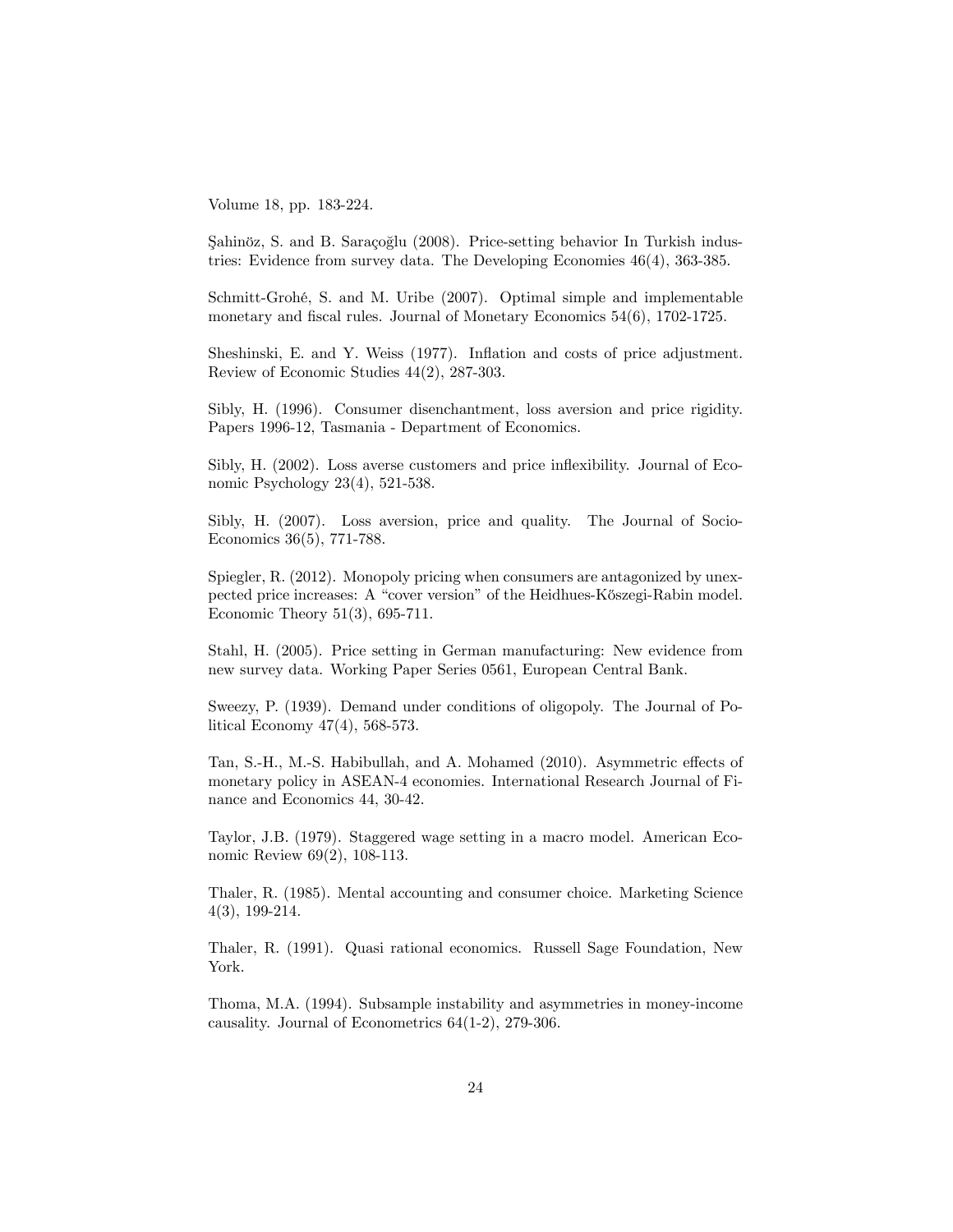Tversky, A. and D. Kahneman, D. (1991). Loss aversion in riskless choice: A reference-dependent model. The Quarterly Journal of Economics 106(4), 1039- 1061.

Weise, C.L. (1999). The asymmetric effects of monetary policy: A nonlinear vector autoregression approach. Journal of Money, Credit and Banking 31(1), 85-108.

Zbaracki, M.J., M. Ritson, D. Levy, S. Dutta, and M. Bergen (2004). Managerial and customer costs of price adjustment: Direct evidence from industrial markets. The Review of Economics and Statistics 86(2), 514-533.

Zhou, J. (2011). Reference dependence and market competition. Journal of Economics & Management Strategy 20(4), 1073-1097.

## Appendix

#### 1. Demand Curve of Loss Averse Consumers

The loss averse consumer maximizes her utility function (1) subject to her budget constraint (3). The corresponding Lagrangian problem reads:

$$
\max_{q_{i,t}} L = \left[ \sum_{i=1}^n \left( \left( \frac{p_{i,t}}{r_{i,t}} \right)^{-\mu} q_{i,t} \right)^{\rho} \right]^{\frac{1}{\rho}} - \varphi \left[ \sum_{i=1}^n p_{i,t} q_{i,t} - P_t Y_t \right],\tag{20}
$$

where  $\varphi$  is the Lagrangian multiplier. The first-order condition of the Lagrangian function (20) is

$$
\frac{\partial L_t}{\partial q_{i,t}} = \frac{1}{\rho} \left[ \sum_{i=1}^n \left( \left( \frac{p_{i,t}}{r_{i,t}} \right)^{-\mu} q_{i,t} \right)^{\rho} \right]^{\frac{1}{\rho}-1} \left( \frac{p_{i,t}}{r_{i,t}} \right)^{-\mu\rho} q_{i,t}^{\rho-1} \rho - \varphi p_{i,t} = 0. \tag{21}
$$

We collect all terms including demand components on the left hand side

$$
q_{i,t}^{\rho-1} \left[ \sum_{i=1}^n \left( \left( \frac{p_{i,t}}{r_{i,t}} \right)^{-\mu} q_{i,t} \right)^{\rho} \right]^{\frac{1-\rho}{\rho}} = \varphi p_{i,t} \left( \frac{p_{i,t}}{r_{i,t}} \right)^{\mu \rho}, \tag{22}
$$

and simplify the exponentials

$$
q_{i,t} \left[ \sum_{i=1}^n \left( \left( \frac{p_{i,t}}{r_{i,t}} \right)^{-\mu} q_{i,t} \right)^{\rho} \right]^{-\frac{1}{\rho}} = \left( \varphi p_{i,t} \left( \frac{p_{i,t}}{r_{i,t}} \right)^{\mu \rho} \right)^{\frac{1}{\rho-1}}.
$$
 (23)

We define overall demand according to a Dixit and Stiglitz (1977) aggregate, which reads

$$
q_t = \left[\sum_{i=1}^n \left( \left(\frac{p_{i,t}}{r_{i,t}}\right)^{-\mu} q_{i,t} \right)^{\rho} \right]^{\frac{1}{\rho}}.
$$
 (24)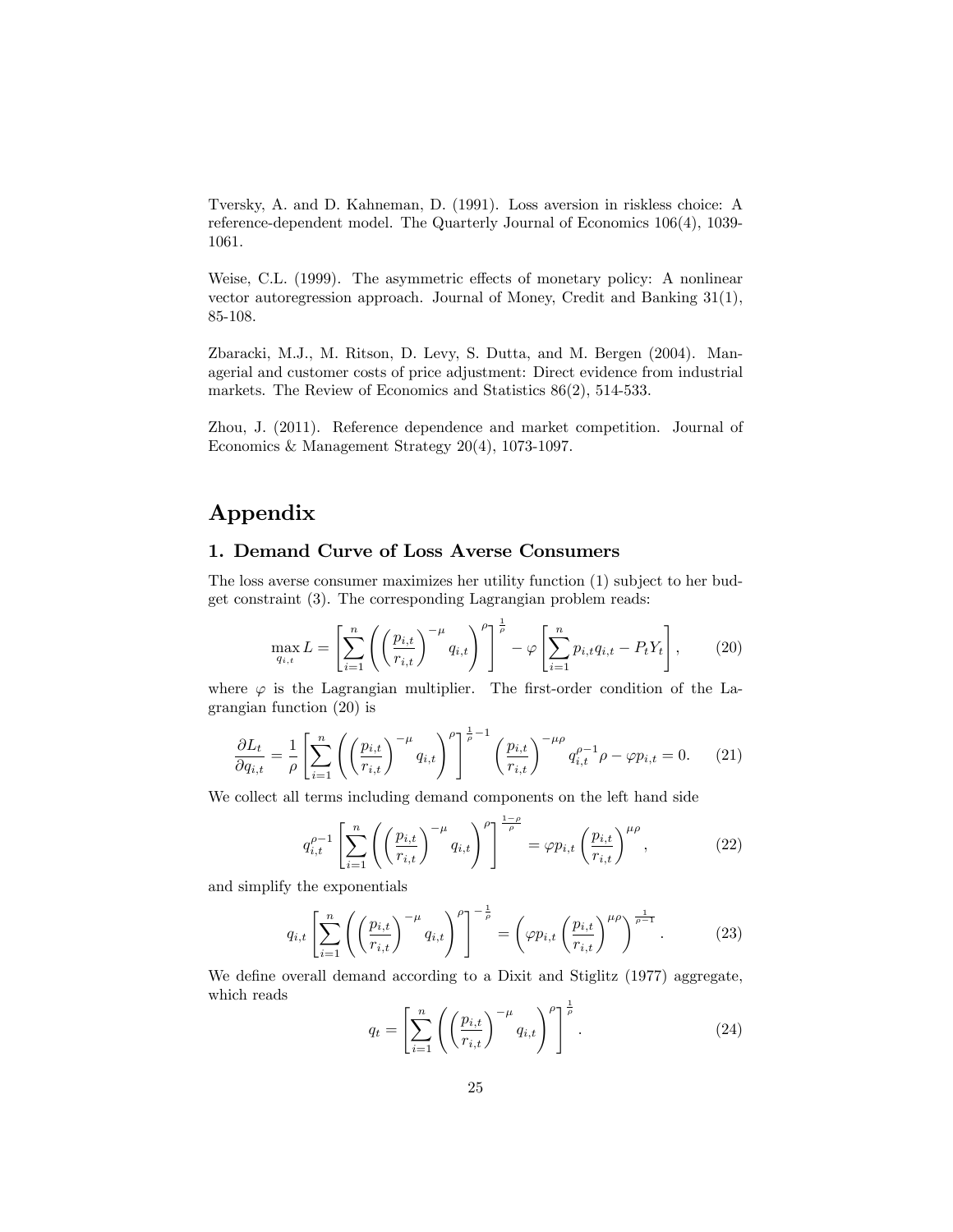Applying  $(24)$  as well as the definition of the elasticity of substitution (i.e.  $\eta = \frac{1}{1-\rho}$ , we can simplify (23) to

$$
q_{i,t} = (\varphi p_{i,t})^{-\eta} \left(\frac{p_{i,t}}{r_{i,t}}\right)^{-\mu(\eta-1)} q_t.
$$
 (25)

To determine the Lagrangian multiplier  $\varphi$ , we plug (25) into (24)

$$
q_{t} = \left[\sum_{i=1}^{n} \left( \left(\frac{p_{i,t}}{r_{i,t}}\right)^{-\mu} (\varphi p_{i,t})^{-\eta} \left(\frac{p_{i,t}}{r_{i,t}}\right)^{-\mu(\eta-1)} q_{t} \right)^{\frac{\eta-1}{\eta}} \right]^{\frac{\eta}{\eta-1}}, \quad (26)
$$

which after some simple manipulations yields

$$
\varphi = \left[ \sum_{i=1}^{n} \left( p_{i,t} \middle/ \left( \frac{p_{i,t}}{r_{i,t}} \right)^{-\mu} \right)^{1-\eta} \right]^{\frac{1}{\eta-1}} \equiv P_t^{-1}.
$$
 (27)

We define the inverse of the Lagrangian multiplier  $\varphi$  as the overall price index  $P_t$ . Plugging (27) back into (25) yields

$$
q_{i,t} = P_t^{\eta} \left(\frac{p_{i,t}}{r_{i,t}}\right)^{-\mu(\eta-1)} p_{i,t}^{-\eta} q_t.
$$
 (28)

Applying the budget constraint (3) yields

$$
q_{i,t} = P_t^{\eta} \left( \frac{p_{i,t}}{r_{i,t}} \right)^{-\mu(\eta - 1)} p_{i,t}^{-\eta} Y_t.
$$
 (29)

Finally, we simplify (29) using the definition  $\lambda = \eta(1 + \mu) - \mu$ , which yields the demand curve for the differentiated good  $i$ 

$$
q_{i,t} = r_{i,t}^{\lambda - \eta} p_{i,t}^{-\lambda} P_t^{\eta} Y_t
$$
\n(30)

Including the shock term, equation (30) reads

$$
q_{i,t} = r_{i,t}^{\lambda - \eta} p_{i,t}^{-\lambda} P_t^{\eta} Y_t \varepsilon_t.
$$
\n(31)

#### 2. Price and Quantity at the Kink

The kink is given by the particular price at which the two demand curves intersect, i.e.  $q_{i,t}(p_{i,t}, r_{i,t}, \gamma) = q_{i,t}(p_{i,t}, r_{i,t}, \delta)$ . Given (31) and the definition of  $\lambda$ from equation (7) it must hold that

$$
r_{i,t}^{\gamma-\eta} p_{i,t}^{-\gamma} P_t^{\eta} Y_t \varepsilon_t = r_{i,t}^{\delta-\eta} p_{i,t}^{-\delta} P_t^{\eta} Y_t \varepsilon_t,\tag{32}
$$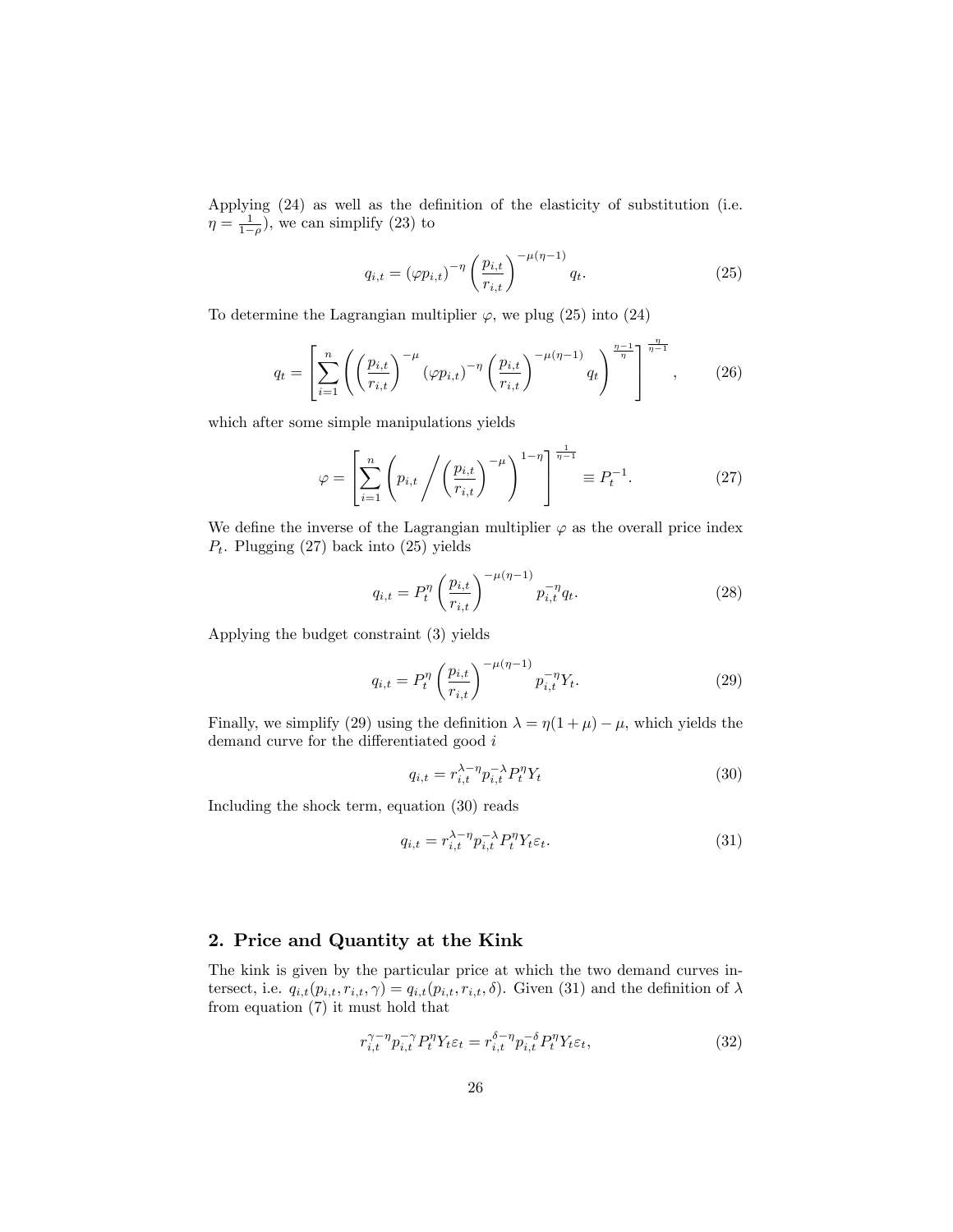which simplifies to

$$
r_{i,t}^{\gamma - \eta} p_{i,t}^{-\gamma} = r_{i,t}^{\delta - \eta} p_{i,t}^{-\delta}.
$$
 (33)

Sorting terms yields

$$
p_{i,t}^{\delta - \gamma} = r_{i,t}^{\delta - \eta - \gamma + \eta}.
$$
\n(34)

From (34) it is obvious that  $p_{i,t} = r_{i,t}$  at the kink. Plugging (34) back into (31) gives the quantity at the kink

$$
q_{i,t} = r_{i,t}^{-\eta} P_t^{\eta} Y_t \varepsilon_t.
$$
\n(35)

#### 6.1 3. Demand Curve of Standard Consumers

The standard consumer (i.e. the non-loss averse consumer) maximizes her utility function

$$
U_t(q_{1,t},...,q_{n,t}) = \left[\sum_{i=1}^n q_{i,t}^\rho\right]^{\frac{1}{\rho}},\tag{36}
$$

subject to her budget constraint (3). The corresponding Lagrangian problem reads:

$$
\max_{q_{i,t}} L = \left[ \sum_{i=1}^n q_{i,t}^\rho \right]^{\frac{1}{\rho}} - \phi \left[ \sum_{i=1}^n p_{i,t} q_{i,t} - P_t Y_t \right],\tag{37}
$$

where  $\phi$  is the Lagrangian multiplier for the standard textbook problem. The first-order condition of the Lagrangian problem  $(37)$  is

$$
\frac{\partial L_t}{\partial q_{i,t}} = \frac{1}{\rho} \left[ \sum_{i=1}^n q_{i,t}^\rho \right]^{-\frac{1}{\rho} - 1} q_{i,t}^{\rho - 1} \rho - \phi p_{i,t} = 0. \tag{38}
$$

We collect all terms including demand components on the left hand side and simplify the exponentials

$$
q_{i,t} \left[ \sum_{i=1}^{n} q_{i,t}^{\rho} \right]^{-\frac{1}{\rho}} = (\phi p_{i,t})^{\frac{1}{\rho-1}}.
$$
 (39)

We define overall demand for the standard consumer by a Dixit and Stiglitz (1977) aggregate of the form

$$
q_t = \left[\sum_{i=1}^n q_{i,t}^\rho\right]^{\frac{1}{\rho}}.\tag{40}
$$

Applying  $(40)$  as well as the definition of the elasticity of substitution, we can simplify (39) to

$$
q_{i,t} = \left(\phi p_{i,t}\right)^{-\eta} q_t. \tag{41}
$$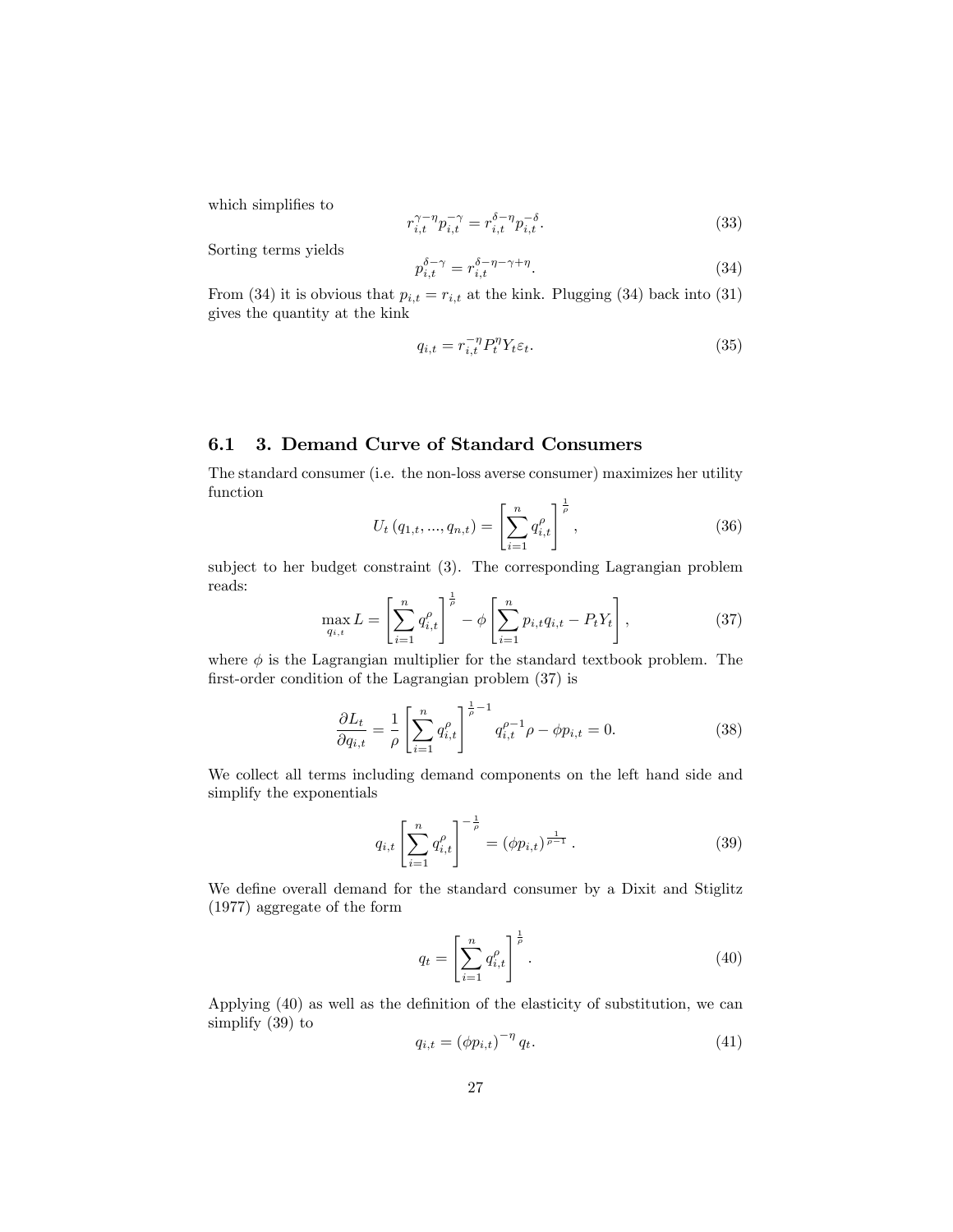To determine the Lagrangian multiplier  $\phi$ , we plug (41) into (40)

$$
q_t = \left[ \sum_{i=1}^n \left( (\phi p_{i,t})^{-\eta} q_t \right)^{\frac{\eta-1}{\eta}} \right]^{\frac{\eta}{\eta-1}}, \tag{42}
$$

which after some simple manipulations yields

$$
\phi = \left[\sum_{i=1}^{n} p_{i,t}^{1-\eta}\right]^{\frac{1}{\eta-1}} \equiv P_t^{-1}.
$$
\n(43)

We define the inverse of the Lagrangian multiplier  $\phi$  as the overall price index  $\overline{P}_t$  for the standard textbook problem. Plugging (43) back into (41) yields

$$
q_{i,t} = P_t^{\eta} p_{i,t}^{-\eta} q_t.
$$
\n(44)

Applying the budget constraint  $(3)$  yields the demand curve for the differentiated good i for the standard consumer

$$
q_{i,t} = p_{i,t}^{-\eta} P_t^{\eta} Y_t \tag{45}
$$

Including the shock term, equation (45) reads

$$
q_{i,t} = p_{i,t}^{-\eta} P_t^{\eta} Y_t \varepsilon_t.
$$
\n(46)

#### 4. Marginal Revenue Curve

Since all firms are assumed to be identical, we drop the subscript  $i$  for the firm derivations. Revenue is given by

$$
R_t = p_t(q_t, r_t, \lambda, \varepsilon_t) q_t = \left(\frac{q_t}{r_t^{(\lambda - \eta)} P_t^{\eta} Y_t \varepsilon_t}\right)^{-\frac{1}{\lambda}} q_t,
$$
\n(47)

or in short

$$
R_t = \left(r_t^{(\lambda - \eta)} P_t^{\eta} Y_t \varepsilon_t\right)^{\frac{1}{\lambda}} q_t^{1 - \frac{1}{\lambda}}.
$$
\n(48)

The first-order condition with respect to  $q_t$  yields the marginal revenue curve

$$
MR_t = \frac{\partial R_t}{\partial q_t} = \left(1 - \frac{1}{\lambda}\right) \left(\frac{q_t}{r_t^{(\lambda - \eta)} P_t^{\eta} Y_t \varepsilon_t}\right)^{-\frac{1}{\lambda}}.
$$
 (49)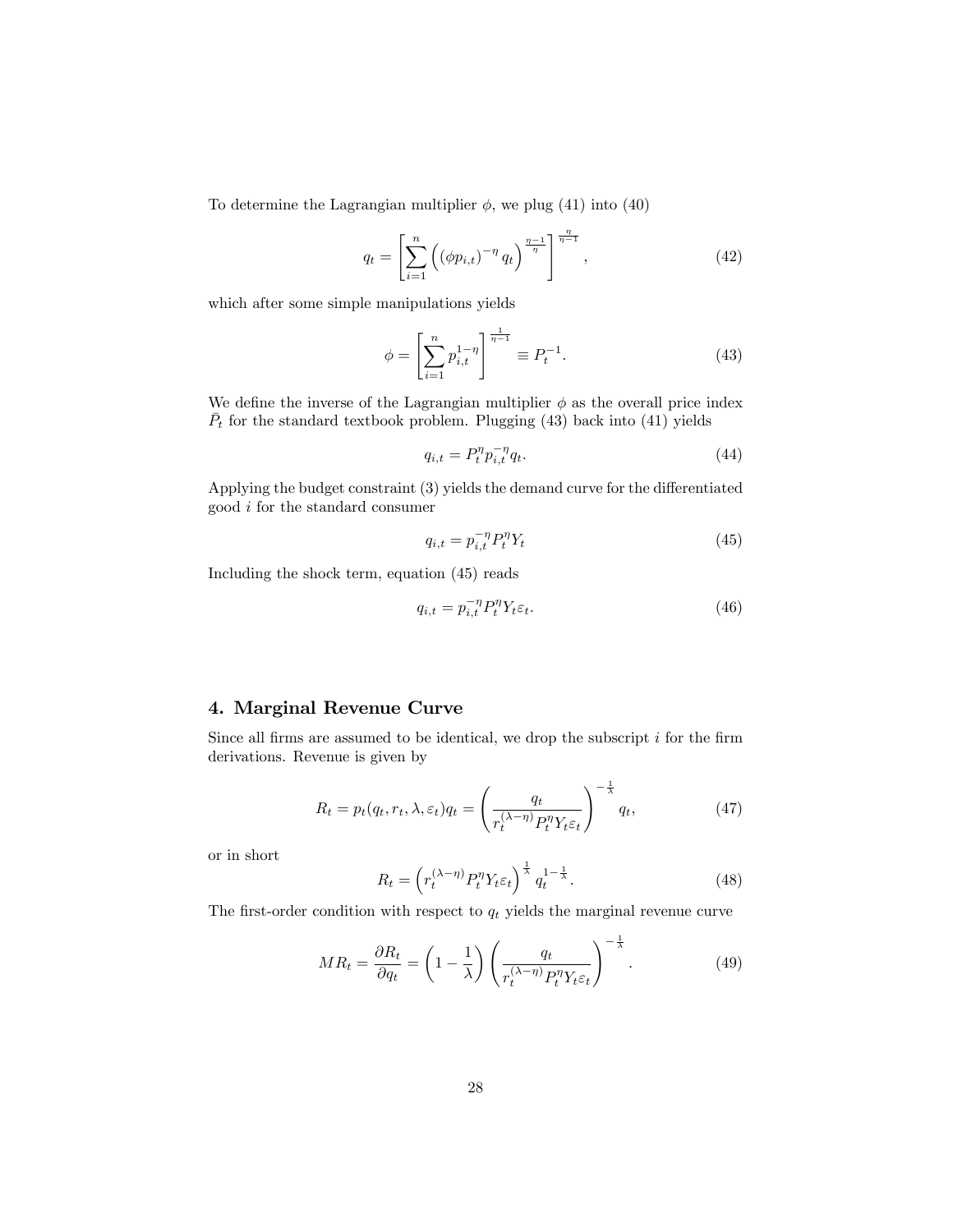#### 5. Critical Shock Size

The critical value for the small shock is given by the particular shock  $\overline{\varepsilon_t}(\lambda)$ , for which the marginal cost curve exactly intersects the critical bounds of the shifted marginal revenue discontinuity, i.e.

$$
MC_t(q_t^*) \stackrel{!}{=} MR_t(q_t^*, r_t, \lambda, \overline{\varepsilon_t}(\lambda)), \qquad (50)
$$

where  $MC_t(q_t) = \frac{\partial C(q_t)}{\partial q_t} = cq_t$ , with  $C_t(q_t) = \frac{c}{2}q_t^2$ . Evaluating the marginal revenue curve (49) and the marginal cost curve at the post-shock optimum yields

$$
cq_t^* = \left(1 - \frac{1}{\lambda}\right) \left(\frac{q_t^*}{\varepsilon(\lambda) r_t^{(\lambda - \eta)} P_t^{\eta} Y_t}\right)^{-\frac{1}{\lambda}}.
$$
\n(51)

From the analysis of small shocks we know that the new quantity of the maximum small shock is  $q_t^* = \overline{\varepsilon_t}(\lambda) r_t^{-\eta} P_t^{\eta} Y_t$ . Applying this, we obtain

$$
c\overline{\varepsilon_t}(\lambda) r_t^{-\eta} P_t^{\eta} Y_t = \left(1 - \frac{1}{\lambda}\right) \left(\frac{\overline{\varepsilon_t}(\lambda) r_t^{-\eta} P_t^{\eta} Y_t}{\overline{\varepsilon_t}(\lambda) r_t^{(\lambda - \eta)} P_t^{\eta} Y_t}\right)^{-\frac{1}{\lambda}}.
$$
(52)

Solving for  $\overline{\varepsilon_t}(\lambda)$  yields the critical shock size

$$
\overline{\varepsilon_t}(\lambda) = \left(1 - \frac{1}{\lambda}\right) \frac{r_t^{1+\eta}}{c P_t^{\eta} Y_t}.
$$
\n(53)

### 6. Optimal Price and Quantity in Reaction to a Large Shock for the Myopic Firm

The new optimal price lies at the intersection of the marginal cost curve with the shifted marginal revenue curve, which by definition is outside the marginal revenue discontinuity

$$
MC_t(q_t^*, \varepsilon_t) = MR_t(q_t^*, r_t, \lambda, \varepsilon_t).
$$
\n(54)

Applying the respective functions yields

$$
cq_t^* = \left(1 - \frac{1}{\lambda}\right) \left(\frac{q_t^*}{r_t^{(\lambda - \eta)} P_t^{\eta} Y_t \varepsilon_t}\right)^{-\frac{1}{\lambda}}.\tag{55}
$$

Solving this equation for  $q$ , we obtain

$$
q_t^* = \left(\frac{1}{c}\left(1 - \frac{1}{\lambda}\right)\right)^{\frac{\lambda}{\lambda+1}} \left(r_t^{(\lambda-\eta)}P_t^{\eta}Y_t\varepsilon_t\right)^{\frac{1}{\lambda+1}}.\tag{56}
$$